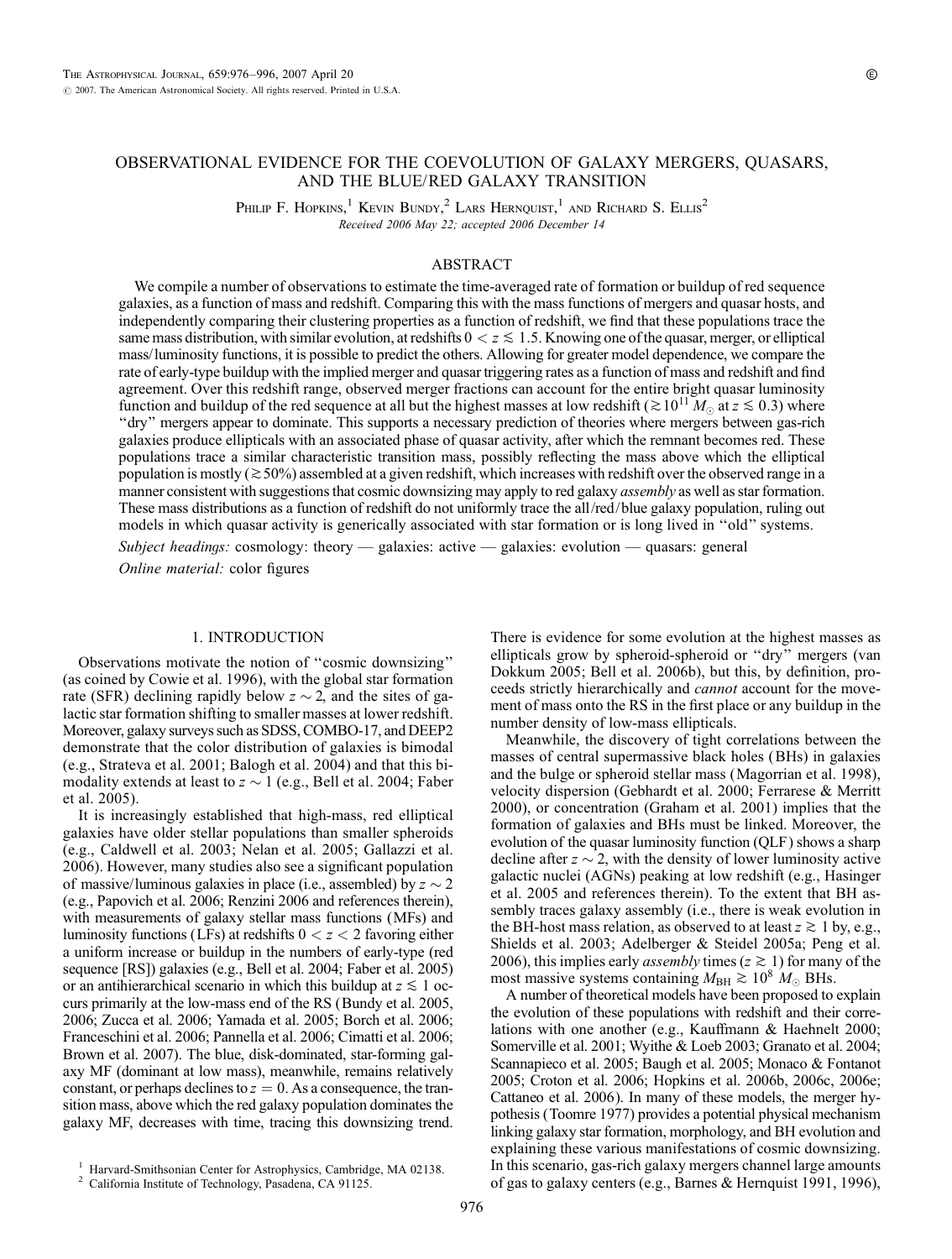fueling powerful starbursts (e.g., Mihos & Hernquist 1994, 1996) and buried BH growth (e.g., Sanders et al. 1988; Barnes & Hernquist 1992) until the BH grows large enough that feedback from accretion rapidly unbinds and heats the surrounding gas (Silk & Rees 1998), leaving an elliptical galaxy satisfying observed correlations between BH and spheroid mass. Major mergers rapidly and efficiently exhaust the cold gas reservoirs of the progenitor systems, allowing the remnant to rapidly redden with a low specific SFR, with the process potentially accelerated by the expulsion of remnant gas by the quasar (e.g., Springel et al. 2005a). This naturally explains the observed close association between the elliptical and red galaxy populations (e.g., Kauffmann et al. 2003).

In a qualitative sense, the evolution of the characteristic mass at which these processes occur can be understood as follows. Mergers proceed efficiently at high redshift, occurring most rapidly in the regions of highest overdensity corresponding to the most massive galaxies, building up the high-mass elliptical MF. However, once formed these galaxies are ''dead,'' and mergers involving gas-rich galaxies must transition to lower masses.

Recent hydrodynamical simulations, incorporating star formation, supernova feedback, and BH growth and feedback (Springel et al. 2005b), make it possible to study these processes self-consistently and have lent support to this general picture. Mergers with BH feedback yield remnants resembling observed ellipticals in their correlations with BH properties (Di Matteo et al. 2005), scaling relations (Robertson et al. 2006a), colors (Springel et al. 2005a), and morphological and kinematic properties (Cox et al. 2006a, 2006b). The quasar activity excited through such mergers can account for the QLF and a wide range of quasar properties at a number of frequencies (Hopkins et al. 2005d, 2006b), and with such a detailed model to map between merger, quasar, and remnant galaxy populations it is possible to show that the buildup and statistics of the quasar and red galaxy populations are consistent and can be used to predict one another (Hopkins et al. 2006c).

However, it is by no means clear whether this is, in fact, the dominant mechanism in the buildup of early-type populations and quasars and their evolution with redshift. For example, many semianalytic models incorporate quasar triggering/feedback and morphological transformation by mergers (Kauffmann & Haehnelt 2000; Volonteri et al. 2003, 2006; Wyithe & Loeb 2003; Somerville et al. 2004b; Monaco & Fontanot 2005; Bower et al. 2006; Lapi et al. 2006; Menci et al. 2006). However, some models tie quasar activity directly to star formation (e.g., Granato et al. 2004), implying that it will evolve in a manner tracing starforming galaxies, with this evolution and the corresponding downsizing effect roughly independent of mergers and morphological galaxy segregation at redshifts  $z \lesssim 2$ . Others invoke poststarburst AGN feedback to suppress star formation on long timescales and at relatively low accretion rates through, e.g., radio-mode feedback (Croton et al. 2006), which, if this is also associated with optical QSO modes, would imply that quasars should trace the established ''old'' red galaxy population at each redshift. There are, of course, other sources of feedback, with galactic superwinds from star formation presenting an alternative means to suppress subsequent star formation, although the required wind energetics are sufficiently high to prefer a quasardriven origin (e.g., Benson et al. 2003). Several models invoke a distinction between hot and cold accretion modes (Birnboim  $&$  Dekel 2003; Kereš et al. 2005; Dekel  $&$  Birnboim 2006), in which new gas cannot cool into a galactic disk above a critical dark matter halo mass, potentially supplemented by AGN feedback (Binney 2004), as the dominant distinction between the blue cloud and RS, essentially independent of effects on scales within galaxies.

It is also important to distinguish the processes that may be associated with the initial movement of galaxies onto the RS from their subsequent evolution. Once morphologically transformed by a gas-rich merger, for example, mass can be moved up the RS (galaxies increased in mass) by gas-poor mergers, but it cannot be added to the RS in this manner. It also remains an important cosmological question to understand how, once formed, further growth of ellipticals by accretion or cooling flows may be halted. The models above invoke various feedback processes, including radio-mode activity (e.g., Croton et al. 2006), cyclic quasar or starburst-driven feedback (Somerville et al. 2001; Granato et al. 2004; Binney 2004; Monaco & Fontanot 2005), massive entropy injection from a single quasar epoch (e.g., Wyithe & Loeb 2003; Scannapieco & Oh 2004), and hot mode accretion (Birnboim & Dekel 2003), to address this problem. Although critical to our understanding of galaxy formation, these processes must operate over timescales of order the Hubble time for all massive galaxies once formed and therefore are *not* necessarily associated with the *addition* of mass to the RS. As such, the details of these long-term suppression mechanisms should be studied in different (e.g., already formed elliptical) populations and are outside the scope of this paper.

Observationally, it is still unclear whether mergers can account for the buildup of elliptical and/or quasar populations (see, e.g., Floyd et al. 2004; Rothberg & Joseph 2006; Lotz et al. 2006b and references therein). Even within the context of the merger hypothesis, the relative importance of dissipational (gas-rich, disk) versus dissipationless (gas-poor, spheroid-spheroid) mergers is unclear (e.g., van Dokkum 2005; Bell et al. 2006b), although all measurements agree that the dry merger rate is much less than the gas-rich merger rate at all observed redshifts (Bell et al. 2006a, 2006b; Lotz et al. 2006b). This is essentially related to the critical question of whether the buildup of the RS and elliptical populations is dominated by the formation or movement of "new" early-type galaxies onto that sequence or instead by the hierarchical assembly of small "seed" early-type galaxies and substructure formed at high redshift (which will also not trigger quasar activity).

Fundamentally, it is not clear and has not yet been tested whether the observed downsizing trends in the transition mass, galaxy stellar populations, quasars, and other populations are in fact *quantitatively* the same trend, or merely *qualitatively* similar. This represents a key test that can distinguish between several of the various scenarios above. Attempting to predict the values of this transition mass in an a priori cosmological manner is inherently model dependent and, at least at low redshift, degenerate between the various models described above. However, if mergers are indeed the critical link in the process causing the flow of galaxies from the blue to red sequence and triggering quasar activity, then it is a strong prediction of these theories, and specifically the modeling of Hopkins et al. (2005a, 2005b, 2005c, 2005d, 2006a, 2006b, 2006c, 2006d), that the same mergers are responsible for the bulk of the bright quasar population and the buildup of the new mass on the RS at each redshift. In other words, these downsizing trends must quantitatively reflect one another.

In this picture, the transition mass  $(M_{tr})$  may represent the ''smoking gun'' of mergers causing the flow of galaxies from the blue to red sequence. Therefore, to the extent that  $M_{tr}$  traces the mass at which the RS is being built at some z, it should also trace the characteristic mass of star-forming galaxies merging at that time and the characteristic mass of galaxies hosting quasars that are initially triggered by those mergers. Of particular interest,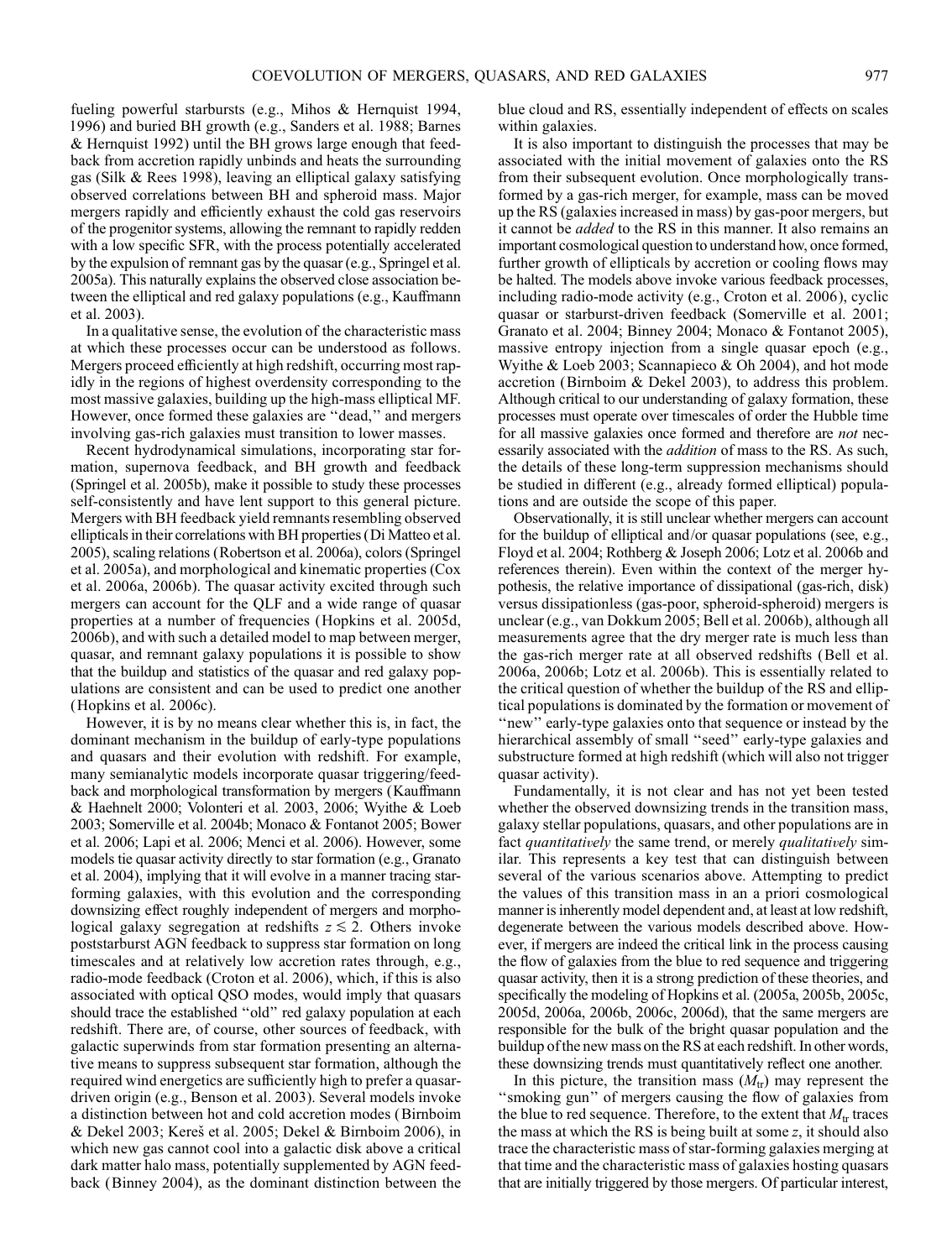

Fig. 1.—MFs of early-type galaxies selected by color, morphology, or specific SFR, from Bell et al. (2003; crosses), Borch et al. (2006; squares), Bundy et al. (2005, 2006; filled circles), Pannella et al. (2006; open circles), Franceschini et al. (2006; stars), Fontana et al. (2004; downward-pointing triangles), and Pozzetti et al. (2003; upward-pointing triangles). Points are shaded by redshift, as labeled, and shown only above the quoted completeness limits of each study. The data have been converted to our adopted cosmology and masses rescaled to a Salpeter (1955) IMF. Comparison suggests that cosmic downsizing may apply in some sense to early-type galaxy assembly, as well as star formation histories. [See the electronic edition of the Journal for a color version of this figure.]

the empirical test of this association does not require the adoption of some a priori model for galaxy formation.

Here we consider the observed  $M_{\text{tr}}$  over the interval  $0 < z < 2$ and compare it to the characteristic masses of quasar hosts and merging galaxies over the same range in redshift. We demonstrate that they appear to be evolving in a manner consistent with a merger-driven unification model of quasars, interacting galaxies, and the red galaxy population. Note that we use the term ''quasar'' somewhat loosely, as a proxy for high Eddington ratio accretion inevitably caused by gas-rich mergers, although there may be other triggering mechanisms as well (Sanders et al. 1988; Alexander et al. 2005a, 2005b; Borys et al. 2005; Hopkins et al. 2006b). Such activity will of course be significantly weaker in small systems (especially those typical of local ultraluminous infrared galaxies [ULIRGs]) and may not technically qualify as a ''classical'' optical quasar (Hopkins et al. 2005a), but this distinction is essentially arbitrary and has little impact on our analysis (see also Hopkins et al. 2006e).

We adopt an  $\Omega_M = 0.3$ ,  $\Omega_{\Lambda} = 0.7$ ,  $H_0 = 70$  km s<sup>-1</sup> Mpc<sup>-1</sup> cosmology. All stellar masses are rescaled to a Salpeter (1955) initial mass function (IMF ).

### 2. THE TRANSITION MASS AND BUILDUP OF EARLY-TYPE POPULATIONS

#### 2.1. Defining the Transition Mass

Various studies have used different definitions and terms for the mass that separates the dominance of old, red, low-SFR elliptical galaxies from that of young, blue, star-forming disk galaxies. It is also possible to divide the galaxy population along any one of those quantities. Although it has been established in a number of observational studies that the galaxy population is bimodal with respect to color, specific SFR, and morphology (e.g., Strateva et al. 2001; Kauffmann et al. 2003; Balogh et al. 2004; Driver et al. 2005) and that this bimodality extends at least to  $z \sim 1$  (e.g., Bell et al. 2004; Faber et al. 2005), it is still possible that the various definitions used to separate these bimodal distributions could result in a systematically different ''separation point.''

In what follows, we consider several definitions of the transition galaxy stellar mass in terms of the MFs  $[\phi(M)]$  of early- and late-type systems: the Bundy et al. (2005) transition mass  $M_{tr}$  at which the density of early- and late-type systems are equal,

$$
\phi_{\text{early}}(M_{\text{tr}}, z) = \phi_{\text{late}}(M_{\text{tr}}, z), \tag{1}
$$

the Bundy et al. (2006) quenching mass  $M<sub>O</sub>$  at which the contribution of late types to the total MF cuts off,

$$
\phi_{\text{late}}(M, z) = \phi_{\text{all}}(M, z) \exp(-M/M_Q), \tag{2}
$$

and the Cimatti et al. (2006) downsizing mass  $M_{50}$  above which 50% of the  $z = 0$  RS MF has been assembled by a given redshift,

$$
\phi_{\text{early}}(M > M_{50}, z) \ge 0.5\phi_{\text{early}}(M > M_{50}, z = 0). \tag{3}
$$

For each, we consider a division between early and late types defined by either color (i.e., separating galaxies on the redshiftdependent RS from the ''blue cloud;'' see, e.g., Bell et al. 2004), SFR (generally from detailed population synthesis modeling, although we include looser emission/absorption galaxy spectral type separations), or morphology (either by visual morphological identification or concentration/surface brightness) criteria. Above these masses, early-type galaxies in the red, low-SFR, high-concentration, morphologically elliptical half of the bimodal distribution dominate the total galaxy MF, and below, late-type galaxies in the blue, high-SFR, low-concentration, morphologically disklike or irregular bimodal half dominate (generally true also for  $M_{50}$ , although it is technically independent of  $\phi_{\text{late}}$ ).

We determine these masses from a number of compiled typeseparated MFs, shown in Figure 1 (for clarity, just the early-type MFs are shown). Data in all cases are converted to our adopted cosmology and rescaled to a Salpeter (1955) IMF. At all redshifts, only points above the quoted completeness limits of each study are shown. Errors are as published and generally account for cosmic variance similar to, e.g., Somerville et al. (2004a). At  $z = 0$ , we generally adopt the local MF determinations from Bell et al. (2003) from 2MASS+SDSS observations but find no change in our results considering, e.g., the 2MASS+2dFGRS Cole et al. (2001) determination. At higher redshifts, our compilation includes Pozzetti et al.  $(2003; K20, z < 1.3)$ , Fontana et al.  $(2004;$ K20,  $z < 2.0$ ), Bundy et al. (2005; GOODS,  $z < 1.4$ ) and Bundy et al. (2006; DEEP2, z < 1:4), Borch et al. (2006; COMBO-17,  $z \le 1.0$ ), Franceschini et al. (2006; CDF-S,  $z < 1.4$ ), and Pannella et al. (2006; FORS Deep+GOODS-S,  $z \le 1.15$ ). Each of these considers the separate MFs of early and late types, divided according to at least one of the criteria above. Although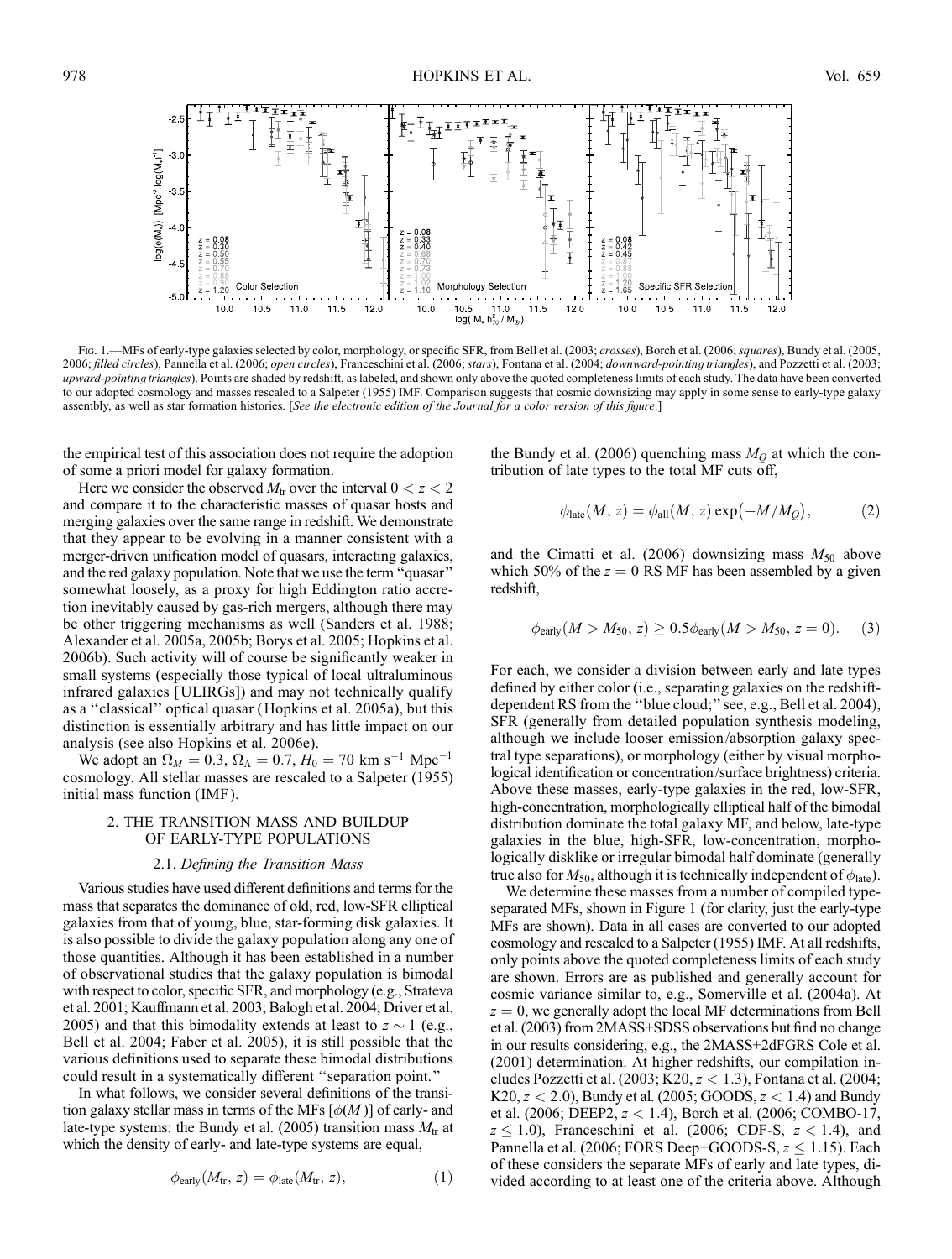

Fig. 2.—Evolution with redshift of the transition or downsizing mass, at which objects may be in transition from the blue cloud to the RS (i.e., the characteristic mass at which elliptical populations may be building up) with different sample selections and definitions of this mass. Left:  $M<sub>tr</sub>$ , the mass above which ellipticals dominate the cumulative galaxy MF, with galaxy types separated by color selection (top), specific SFR or spectral (absorption/emission) fitting (middle), and morphological selection (bottom). Middle:  $M_Q$ , the mass at which the contribution of late-type galaxies cuts off, with the same sample definitions as for  $M<sub>tr</sub>$ . Right:  $M<sub>50</sub>$ , the mass above which the early-type MF at z is  $\geq$  50% assembled relative to the Bell et al. (2003) MF at  $z = 0$  [i.e.,  $\phi(M > M_{50}, z) \geq 0.5\phi(M > M_{50}, z = 0)$ ]. Data are shown from the MFs in Fig. 1, in the same point style, shaded by the observed sample: Bell et al. (2003; crosses), Borch et al. (2006; squares), Bundy et al. (2005, 2006; filled circles), Pannella et al. (2006; open circles), Franceschini et al. (2006; stars), Fontana et al. (2004; downward-pointing triangles), and Pozzetti et al. (2003; upward-pointing triangles). We also consider  $M_{50}$  calculated in Cimatti et al. (2006; *diamonds*) from the LFs of Bell et al. (2004), Willmer et al. (2006), Faber et al. (2005), and Yamada et al. (2005) using the redshift-dependent mass-to-light ratios estimated from fundamental plane studies. Dotted lines in each panel show the best-fit trend of the form  $M_* \propto (1+z)^{\kappa}$ . Dashed lines (identical in all panels) show a cumulative best fit to the  $M_{50}$  data from all samples. Although there are systematic factor of  $\sim$ 2 normalization offsets between different methods that caution against mixing definitions, the various methods all trace a similar mass. Regardless of the characteristic mass definition, the sample survey, or the method of type segregation of the samples, a similar trend with redshift is recovered in each case. [See the electronic edition of the Journal for a color version of this figure.]

many of these surveys cover a small area and thus may be subject to significant cosmic variance, our conclusions are unchanged if we restrict ourselves to the largest fields and are in fact most robust for the wide-field surveys from COMBO-17  $(0.78 \text{ deg}^2)$  and DEEP2  $(3.5 \text{ deg}^2)$ .

Figure 2 shows resulting transition mass from these studies as a function of redshift, from the different definitions and galaxy type segregation methods above. These samples generally derive masses from optical+near-IR spectral and photometric fitting. To compare, we also consider the evolution in  $M_{50}$  (color selected) determined by Cimatti et al. (2006). They compile the B-band early-type (red) galaxy LFs from COMBO-17 (Bell et al. 2004), DEEP2 (Willmer et al. 2006; Faber et al. 2005), and the Subaru/XMM-Newton Deep Survey (Yamada et al. 2005) at  $z = 0$ -1.15 (typical  $\Delta z \approx 0.05$  between LFs) and use the redshift-dependent evolution of B-band mass-to-light ratios determined from fundamental plane studies (e.g., van Dokkum & Stanford 2003; van der Wel et al. 2005; Treu et al. 2005; di Serego Alighieri et al. 2005; Renzini 2006; roughly similar to mean formation redshifts  $z_f \sim 3{\text -}4$ ) to correct these to a  $z = 0$ 

equivalent B luminosity and mass (given the  $z = 0$  massdependent  $B/g$ -band  $M/L$  ratios from Bell et al. 2003). We fit a simple relation of the form

$$
M_* \propto (1+z)^{\kappa} \tag{4}
$$

in each panel (for illustrative purposes only; we do not intend for this to be considered a rigorous estimate of the evolution in these characteristic masses).

Despite the different selection and type separation methods and definitions of a characteristic mass, a nearly identical trend with redshift is recovered in every case. In fact, the best-fit slopes  $\kappa$ for most selection methods and definitions are statistically indistinguishable from the cumulative best-fit slope, and several of the definitions agree nearly exactly in Figure 2. It is also reassuring that the indirect estimates from optical LFs, which generally involve the largest samples and most finely probe the redshift evolution of  $M_{50}$ , agree well at all redshifts with the MF estimates. This suggests that the trend with redshift is real and that it is independent of the potential systematics in sample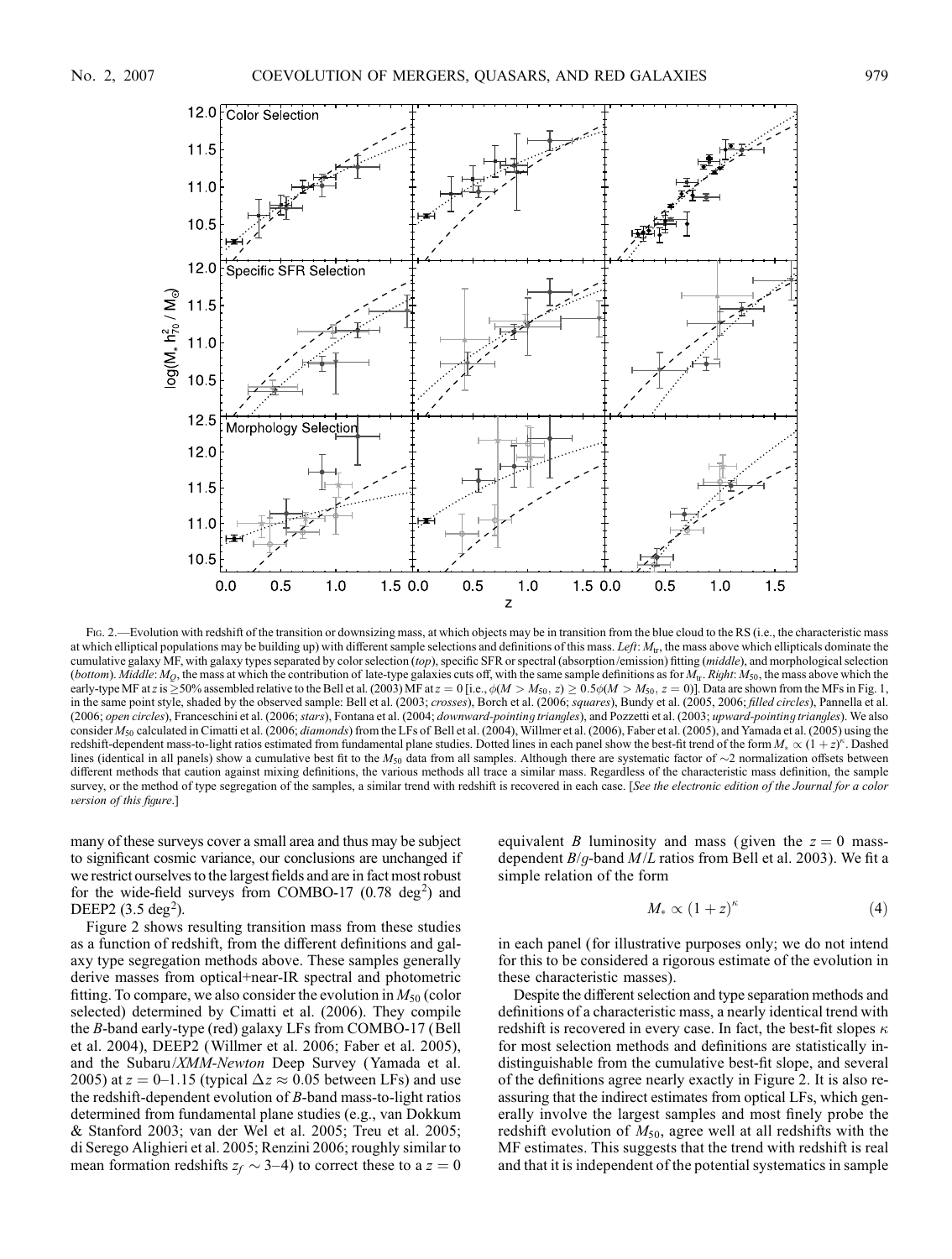selection, as these systematics can be quite different for the various criteria shown.

The absolute normalization of the transition mass does depend systematically on the definition chosen. For example, same separation by color or SFR gives a systematic factor of  $\sim$ 2 lower mass than separation by morphology, and  $M_O$  is systematically higher than  $M_{tr}$  by about the same factor for all separation methods (see also Bundy et al. 2006). The systematic difference in  $M_{tr}$ and  $M<sub>O</sub>$  can be understood as a consequence of their definitions (essentially one could define arbitrary Schechter functions for early- and late-type systems, and as long as the early-type function has a shallower slope and larger  $M_*$ , this small systematic offset in the two measurements would be guaranteed). The systematic offset between color/SFR and morphological selection is best demonstrated in the detailed comparison of local color and morphologically selected MFs in, e.g., Bell et al. (2003). These authors find that although the different selection methods preserve the same qualitative behavior and result in early- and late-type samples that are identical in  $\sim$ 80%-90% of the included galaxies, the color criterion does result in a slightly larger number of early-type systems (probably owing to the large scatter in blue galaxy colors, with a nonnegligible highly dust-reddened population), which will push the characteristic separation mass slightly lower. This may also explain why there appears to be a larger scatter between samples at a given redshift in the morphologically defined  $M_{tr}$  and  $M_O$ , as such an effect will be sensitive to a given sample's resolution and imaging depth. There may also be an interesting timescale effect, as discussed in Bundy et al. (2006) if galaxies redden onto the RS somewhat more rapidly than they morphologically relax following mergers (perhaps suggesting different mechanisms for morphological and color transformation). However, that  $M_{50}(z)$  (depending only on  $\phi_{\text{early}}$ ) is similar regardless of selection method suggests that these differences may be an artifact of the selection/identification of blue galaxies. In any case, further detailed study of these intermediate objects and comparison between different samples is needed to understand these differences.

These systematic distinctions caution against mixing definitions in determining the redshift evolution of these masses. However, for our purposes, the systematic normalization scatter of a factor of  $\sim$ 2 is not large: this is comparable to the inherent ambiguity in defining a characteristic mass of any population (e.g., Schechter  $M_*$ ). As long as we are careful about the relatively small normalization offsets between selection criteria, we can safely compare the transition mass and its evolution with redshift to the masses of other populations.

# 2.2. The Buildup of Ellipticals and the Physical Significance of the Transition Mass

It has been suggested (e.g., Bundy et al. 2005) that the transition mass may represent the mass at which the early-type MF is building up at each redshift, in the sense that new spheroids are being added to the RS MF at this mass. If cosmic downsizing applies to galaxy assembly to any extent, i.e., this building up extends at higher masses at higher redshift (or peaks at lower redshift for lower masses), then this implies a shift of  $M_{50}$  to lower mass at lower redshift (Cimatti et al. 2006). To the extent that the shape of the late-type MF does not dramatically change over this redshift interval (observed in the samples above and, e.g., Feulner et al. 2003; Drory et al. 2004) this will, by definition, manifest in a similar evolution of  $M_{tr}$  and  $M_Q$ . In this scenario, then,  $M_{50}$  is directly tied to downsizing in the earlytype MF.

Figure 3 considers the evolution with redshift of the number density of early-type galaxies of a given  $M_*$ , from 9.75  $\leq$  $log(M_*/M_{\odot}) \leq 12.5$ . At low  $M_*$ , the number density declines steeply with z [roughly  $\propto (1 + z)^{-\beta}$  with  $\beta = 2.37$ ]. Although the statistics are poor and variance large at high  $M_*$ , there is a significant trend ( $\sim$ 7  $\sigma$ ) for a shallower decline in number density at higher masses ( $\beta \sim 0$ , i.e., little evolution in number density, at  $M_* \ge 10^{12}$   $M_{\odot}$ ). Above  $z \sim 1$ , the various samples plotted begin to disagree, and the  $\propto (1 + z)^{-\beta}$  functional form may not be a good approximation, so we reconsider this, fitting only the data at  $z \leq 1.0$  ( $z \leq 0.5$ ), and find the same trend at  $\sim$ 6  $\sigma$  ( $\sim$ 4  $\sigma$ ).

Figure 4 considers the differential growth of the early-type MF in more detail. We show the time-averaged buildup of earlytype MFs in several redshift intervals from  $z = 0$  to 1.5. Where a given sample measures the elliptical MF at two redshifts z and  $z + \Delta z$ , we differentiate the observed elliptical MF at every mass with respect to the two redshifts to obtain the time-averaged rate of creation of ellipticals of that mass, over that redshift interval. In total, we show four redshift intervals:  $z \sim 0.0-0.3$ , 0.3-0.7,  $0.7-1.0$ , and  $1.0-1.5$ . Of course, we only compare MFs measured with the same technique and sample in the same study, since systematic offsets in methodology could severely bias such an estimate. Although the scatter is large (especially at low masses), the observations all trace a similar elliptical formation rate as a function of mass, with a similar break traced in the different samples at each redshift. The shape of this function is not the same as that of the early-type MFs; i.e., we are not simply recovering the fact that the MF builds up uniformly over these intervals.

At low redshift ( $z \le 0.3$ ), comparison with the early-type MFs in Figure 1 shows that sub- $M_*$   $(M \lesssim 10^{11} M_{\odot})$  ellipticals are building up in number density by  $\sim 7\%-15\% \text{ Gyr}^{-1}$ , whereas the most massive systems build up by only  $\sim$ 1% Gyr<sup>-1</sup>. In other words, the most massive systems are not building up (via either star formation or assembly of stellar populations) at a significant rate at low redshift. At high z, there is a marginal shift of this function to higher masses. By  $z \sim 1$ , comparison with the corresponding early-type MFs implies that systems with  $M_* \gtrsim$  $10^{11}$   $M_{\odot}$  are building up by ~20%-50% Gyr<sup>-1</sup>. The best-fit Schechter functions plotted in each redshift interval reflect this, with the Schechter  $M_*$  shifting from  $11.02 \pm 0.11$  ( $z \le 0.3$ ) to  $11.51 \pm 0.07$  ( $1.0 \le z \le 1.5$ ).

The low-z growth estimate of  $\sim$ 1% Gyr<sup>-1</sup> in the most massive systems is in excellent agreement with that from Masjedi et al. (2006) and Bell et al. (2006a) determined from local red galaxy (spheroid-spheroid or dry) merger rates. In detail, observations suggest that the typical massive red galaxy undergoes  $\sim 0.5-1$ major dissipationless mergers since  $z = 1$  (van Dokkum 2005; Bell et al. 2006b). If this is representative, it is trivial to predict the corresponding rate of buildup of the elliptical population, assuming that every red galaxy undergoes this number of major  $(\sim 1:1$  mass ratio) mergers in this time. This is shown in Figure 4, calculated from the local MF of Bell et al. (2003). Although these mergers appear to be important for building up the most massive galaxies at low ( $z \le 0.3$ ) redshift, their contribution cuts off completely below  $\sim$  2  $\times$  10<sup>11</sup>  $M_{\odot}$  (and will cut off at higher masses at higher z, generally  $\sim$ 2 times the break in the buildup MF). Such mergers move galaxies from the low-mass end of the elliptical MF to the high-mass end, and since the low-mass slope of the elliptical MF is not steep, this can only decrease the number density of lowmass objects. By definition, then, dry mergers cannot account for the (substantial) buildup of *total* mass on the RS or the buildup at low and intermediate masses. If these lower mass ellipticals are formed by gas-rich mergers, then there must be at least  $\sim$ 2 times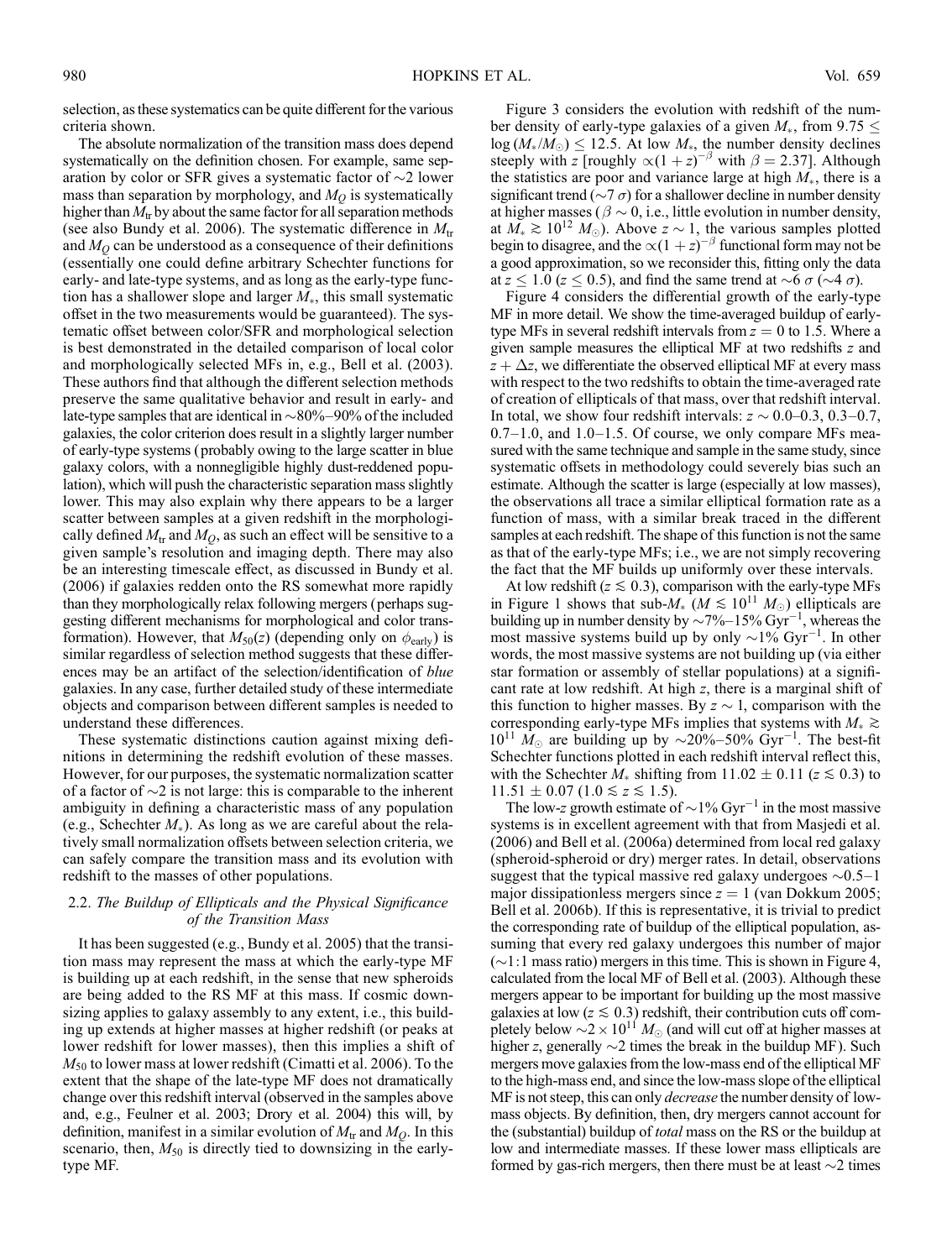

Fig. 3.—Number density of early-type galaxies in different mass bins as a function of redshift, relative to that at  $z = 0$  from Bell et al. (2003; color selected) from the samples in Fig. 2 (same style). The dotted horizontal line shows 50% of the  $z = 0$  value, while dotted vertical lines show the redshifts at which the lower and upper limits of each mass bin correspond to the best-fit  $M_{50}(z)$  (dashed line in Fig. 2). Dashed lines in each panel show the best-fit trend of the form  $\propto (1+z)^{-\beta}$ , with the labeled  $\beta$ . Although there is considerable variance at high masses, a mass-independent galaxy density evolution  $\beta$  can be ruled out at  $\sim$  7  $\sigma$ . A steeper  $\beta$  at low mass implies that a large fraction of these galaxies are added at lower redshift than galaxies of higher mass. [See the electronic edition of the Journal for a color version of this figure.]

as many gas-rich mergers moving new galaxies onto the elliptical MF as there are dry mergers (in fact, the actual observed ratio is  $\sim$ 10:1; Bell et al. 2006b).

# 3. THE TRANSITION MASS AND CHARACTERISTIC GALAXY MASSES

Figure 5 compares the transition mass determined above with the characteristic masses (Schechter  $M_*$ ) of the red, blue, and all galaxy populations. For clarity, we show just  $M_{50}$ , as it is the most well determined of the masses in Figure 2, as well as being most robust with respect to sample definitions/selection, and further it has the most direct physical interpretation (as it is not degenerate with blue cloud evolution). Our conclusions here and subsequently, however, are unchanged regardless of the mass definition from Figure 2. The characteristic masses of red, blue, and all galaxies are nearly constant with redshift, with at most a marginal ( $\sim$ 0.2 dex) increase from  $z = 0$  to 1, inconsistent with their following the strong trend seen in  $M_{50}$  at  $\gtrsim 10 \sigma$  (independent of normalization). Likewise, comparing the shape of the rate

of elliptical buildup in Figure 4 with these galaxy MFs at the same redshift shows that they do not trace the same mass distribution as a function of redshift. We can therefore (perhaps unsurprisingly, given the definitions employed) rule out at high significance the hypothesis that transition mass objects are uniformly/randomly drawn from a parent population of normal galaxies of either early or late (or both) types.

It may appear that the strong trend in  $M_{50}$  (i.e., the mass above which the RS MF is  $>50\%$  assembled at z) is incompatible with the weak trend in  $M_*$  of red galaxies (as, e.g., no change in  $M_*$ would imply uniform buildup of RS populations at all masses). This, however, is an artifact of the Schechter function fit. For example, given a local early-type Schechter function MF with  $\phi_* = \phi_0$ ,  $\alpha$ , and  $M_* = M_0$  and a similar MF at z with  $\phi_* = \phi_z$ , the same  $\alpha$  (commonly assumed in fitting), and  $M_* = M_0(1 + \delta)$ , one obtains

$$
M_{50}(z) = M_0 \left( 1 - \frac{1}{1+\delta} \right)^{-1} \ln \left[ \frac{\phi_0}{2\phi_z} (1+\delta)^{\alpha+1} \right], \quad (5)
$$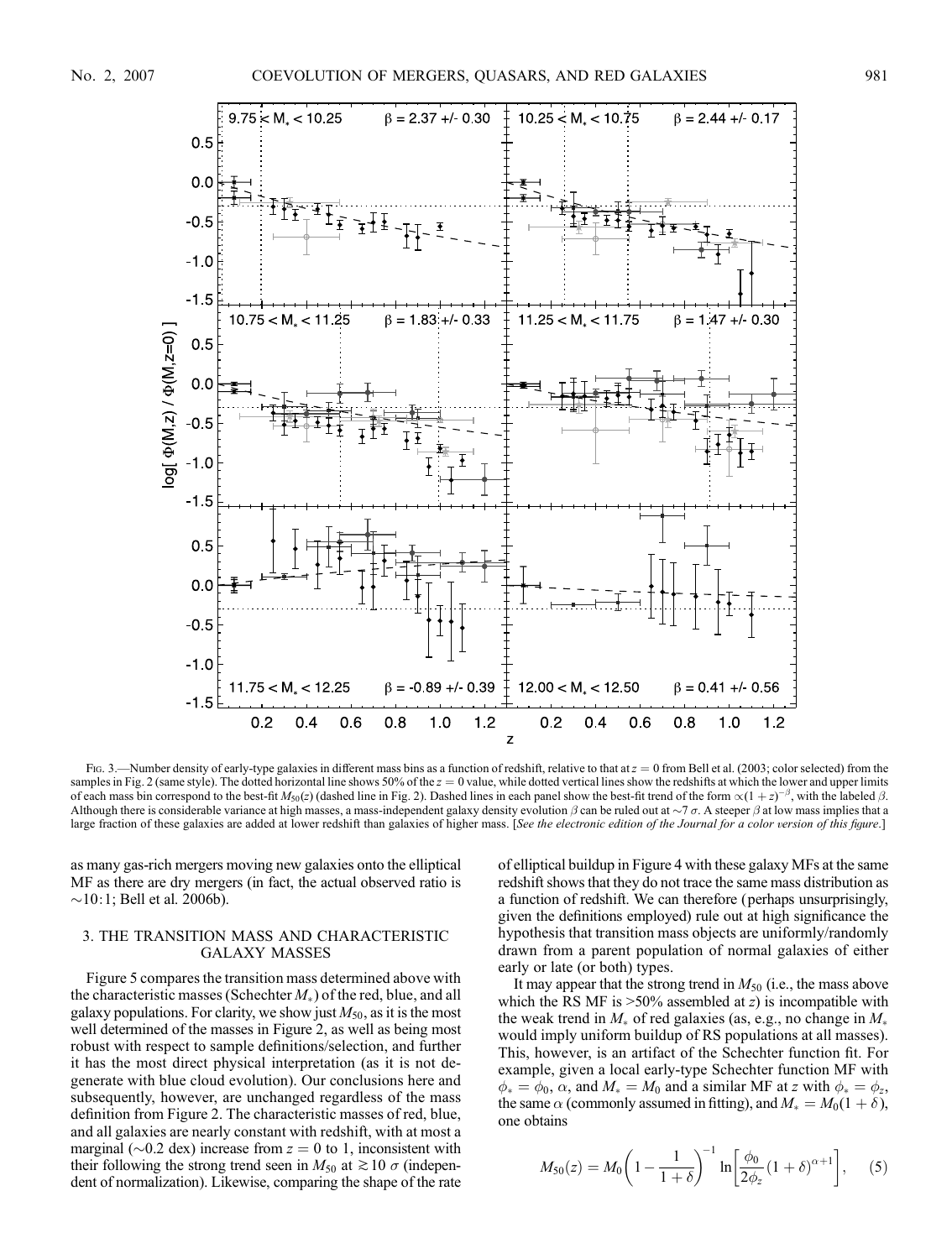

Fig. 4.—Time-averaged rate of formation of elliptical galaxies, obtained by differentiating the observed elliptical MFs in Fig. 1 with respect to time (*points*; style as in Fig. 2). Results are shown over a number of redshift intervals, as labeled. Dotted lines show typical completeness limits at each redshift. Short-dashed, long-dashed, and dot-dashed vertical lines show  $M_{50}$ ,  $M_{\text{tr}}$ , and  $M_{\text{O}}$  from Fig. 2 (color-selected fits) at each z. The solid line in each panel shows the best-fit Schechter function (to points above the completeness limits quoted for each sample), with the shaded range showing the 1  $\sigma$  range of the best-fit  $M_*$ . High-mass ellipticals appear to preferentially build up at higher redshifts. The characteristic masses in Fig. 2 provide a reasonable proxy for the characteristic  $M_*$  being added or built up in the early-type galaxy MF at each redshift, as both evolve to higher masses at higher redshift. In the top panels, thick dashed lines show the maximal contribution from spheroid-spheroid mergers if all undergo  $\sim$ 0.5–1 (lower and upper lines) such mergers in that redshift interval (at or below the break at each z, a significant dissipationless merging fraction will lower the number density at low  $M$ , where it is observed to rise). [See the electronic edition of the Journal for a color version of this figure.]



Fig. 5.—Comparison of the downsizing or transition mass with characteristic galaxy masses. Top left:  $M_{50}$  (points; from color-selected samples) and best-fit trend (dotted line) from Fig. 2. Other panels show the best-fit Schechter function  $M_*$  to the all galaxy MFs and color-selected red and blue galaxy MFs (points as in Fig. 2). The trend in  $M_{50}$  (and  $M_{\text{tr}}, M_{O}$ ) does not trace the all, blue, or red galaxy populations; i.e., transition mass systems are not uniformly drawn from any of these populations. Note that the trend in  $M_{50}$  is not incompatible with that in  $M_*$  of red galaxies, as the Schechter function parameterization is such that an order-of-magnitude change in  $M_{50}$  at a constant rate of elliptical formation implies only a  $\sim 0.1-0.2$  dex change in  $M_*$  (which can be further offset by a small dry merger rate). [See the electronic edition of the Journal for a color version of this figure.]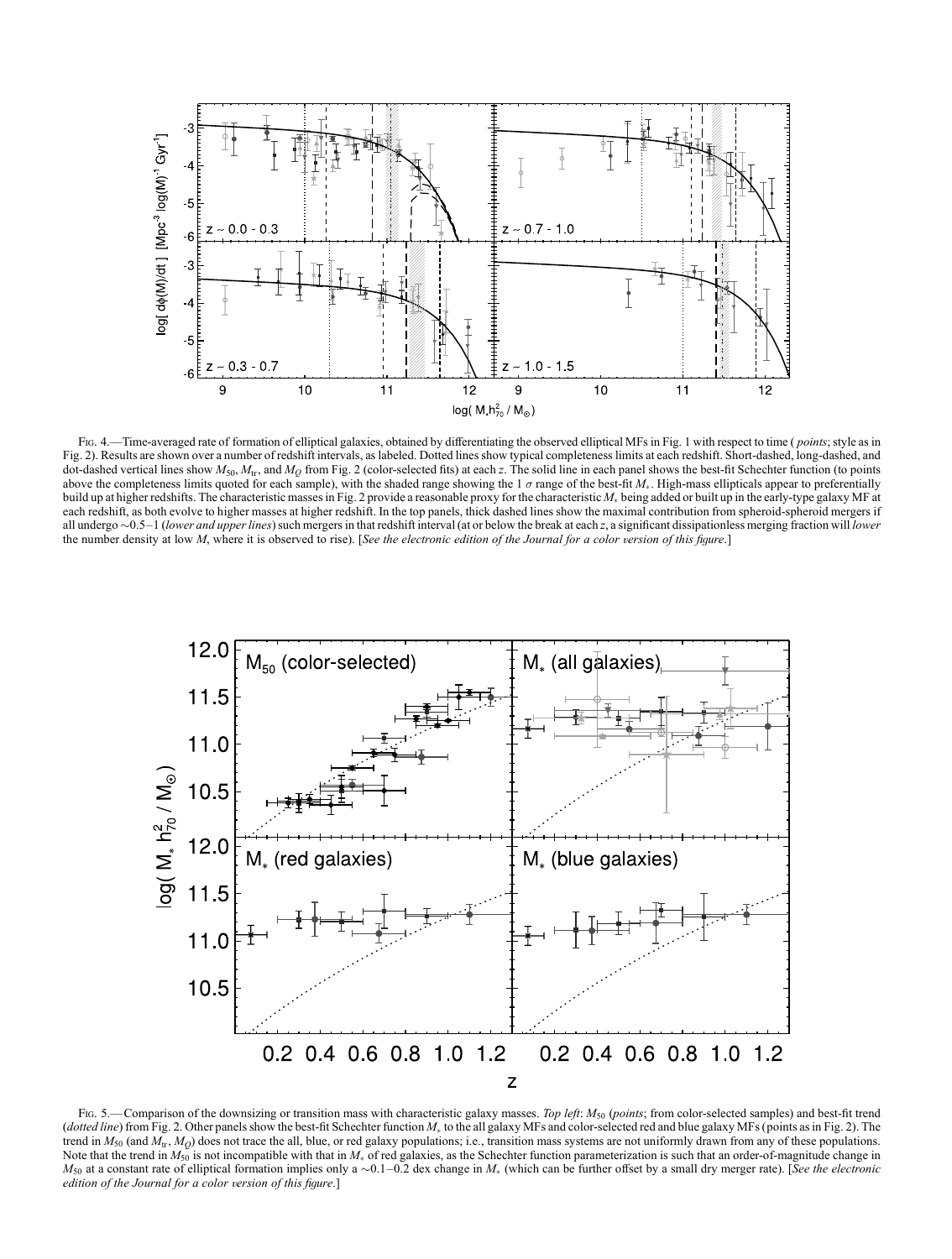

Fig. 6.—Comparison of observed merger MFs from Xu et al. (2004; stars) at  $z \le 0.2$ , Bundy et al. (2005, 2006; circles) at  $z = 0.2$ -0.5,  $z = 0.5$ -0.8, and  $z = 0.8$ -1.2, and Wolf et al. (2005; diamonds) at  $z = 0.7-1.0$  (upper and lower z points from GEMS and GOODS, respectively). Panels show the merger MFs (right), with best-fit Schechter functions (lines of corresponding shade), and best-fit Schechter function  $\phi_*$  (left) and  $M_*$  (middle). Because constraints on the faint-end slope are weak, top panels fix its value  $\alpha = -0.7$ , middle panels fix  $\alpha = -1.0$ , and bottom panels allow  $\alpha$  to be fitted. Open points in the left panels show  $\phi_*$  of the entire galaxy population as compiled in Faber et al. (2005) from Bell et al. (2003; SDSS; star), Madgwick et al. (2003; 2dF; diamond), Bell et al. (2004; COMBO-17; circles), and Willmer et al. (2006; DEEP2; squares). Dotted lines in the middle panels show the fitted  $M_{50}(z)$  (lower) and  $M_{\text{tr}}(z)$  from Fig. 2 (color selected). Regardless of the choice of  $\alpha$ , there is a trend for the characteristic merger mass  $M_*$  to increase with redshift in a manner similar to  $M_{\text{tr}}$ . Interpretation of  $\phi_*$  is more ambiguous, but there is a suggestion that it increases relative to the  $\phi_*$  of the galaxy population. [See the electronic edition of the Journal for a color version of this figure.]

which is quite sensitive to  $\delta$  and, for the observed values of  $\phi_*(z)$ ,  $M_*(z)$  (e.g., Borch et al. 2006), predicts a  $\sim$ 1-2 dex evolution in  $M_{50}$  similar to what we find.

In a more physical sense, the local RS MF is the sum of the RS MFs built up over various intervals, each of which resembles a Schechter function (see Fig. 4). Consider the sum of two Schechter functions with identical  $\alpha$  and  $\phi_*$ , but one having lower  $M_{\ast}$  by 1 dex. Fitting this to a Schechter function over the range  $M_* \pm 1$  dex ( $\pm 1.5$  dex) yields a best fit with  $M_*$  only lowered from the higher value by  $\sim 0.1$  dex (0.05 dex). This owes to the steep fall in  $\phi(M)$  at  $M \gg M_*$ , which forces the combined fit to retain the high  $M_*$  value. In further detail, if we imagine that the rate of buildup  $d\phi(M)/dt(z)$  (Fig. 4) is a Schechter function with constant  $\alpha$  and normalization, but an evolving  $M_* =$  $M_{50}(z)$  [adopting the best-fit trend  $M_{50}(z)$  shown in Fig. 5], and then fit the integrated  $\phi_{\text{early}}(M, z)$  to a Schechter function (fitting over the range  $\overline{M}_* \pm 1$  dex), we obtain only  $\sim 0.15-0.20$  dex evolution in the early-type  $M_*$  from  $z = 0$  to 1, despite the more than order-of-magnitude evolution in  $M_{50}(z)$ . Thus, although the strong evolution in the transition mass with redshift rules out its being representative of the general elliptical population, it is not inconsistent with the weak evolution in the early-type  $M_*$ , even if  $M_{50}$  does represent the characteristic mass at which new galaxies are being added to the RS. In other words, weak evolution in  $M_*$  of red galaxies does not rule out strong evolution in the characteristic masses being built up on or added to the RS.

#### 4. THE TRANSITION MASS AND MERGERS

We next consider observed merger MFs. We compile the local ( $z \leq 0.2$ ) pair-selected major (within  $\sim$  1 mag) merger LFs from Xu et al. (2004; 2MASS) in K band and Toledo et al. (1999) in  $B$  band, as well as the morphologically identified merger/interacting galaxy LFs from Brinchmann et al. (1998; CFRS+LDSS,  $z \le 1$ ) in *B* band and Wolf et al. (2005; GEMS+ GOODS,  $z \sim 0.7$ ) in the near-UV (280 nm), and MFs from Conselice et al. (2003, 2005; HDF-N and HDF-S,  $z \sim 1-3$ ) and Bundy et al. (2006; GOODS+DEEP2,  $z \le 1.4$ ). Where the MFs are not directly measured, we rescale the LFs to MFs using the mass-to-light ratios of ongoing mergers (as a function of  $M_*$ ) from Hopkins et al. (2006e; see their Table 1). These are calculated from the population synthesis models of Bruzual & Charlot (2003) given the distribution of star formation histories during mergers determined from several hundred numerical simulations that include star formation, supernova feedback and metal enrichment, and BH accretion and feedback (for details see Hopkins et al. 2006d; this is essentially a second-order improvement on the typical empirically adopted simplified tau+burst models for these  $M/L$ ). These should be reasonably robust: they have also been checked directly in the bands of interest here against the measurements of  $M/L$  ratios in local ULIRGs (Tacconi et al. 2002), pair samples (Dasyra et al. 2006), and recent merger remnants (Rothberg & Joseph 2004) and give good agreement (Hopkins et al. 2006e, their Figs. 1 and 4). Furthermore, Hopkins et al. (2006e, their Figs. 8 and 9) demonstrate that they can be reliably used to convert merger LFs to MFs (in exactly this manner) for all samples above where both are measured. In any case, our subsequent results are unchanged (albeit their significance reduced given the limited data) if we consider only the morphologically identified, directly measured merger MFs of Conselice et al. (2003, 2005) and Bundy et al. (2006).

Figure 6 shows several (the most well constrained) of these MFs as a function of redshift, with the best-fit Schechter functions.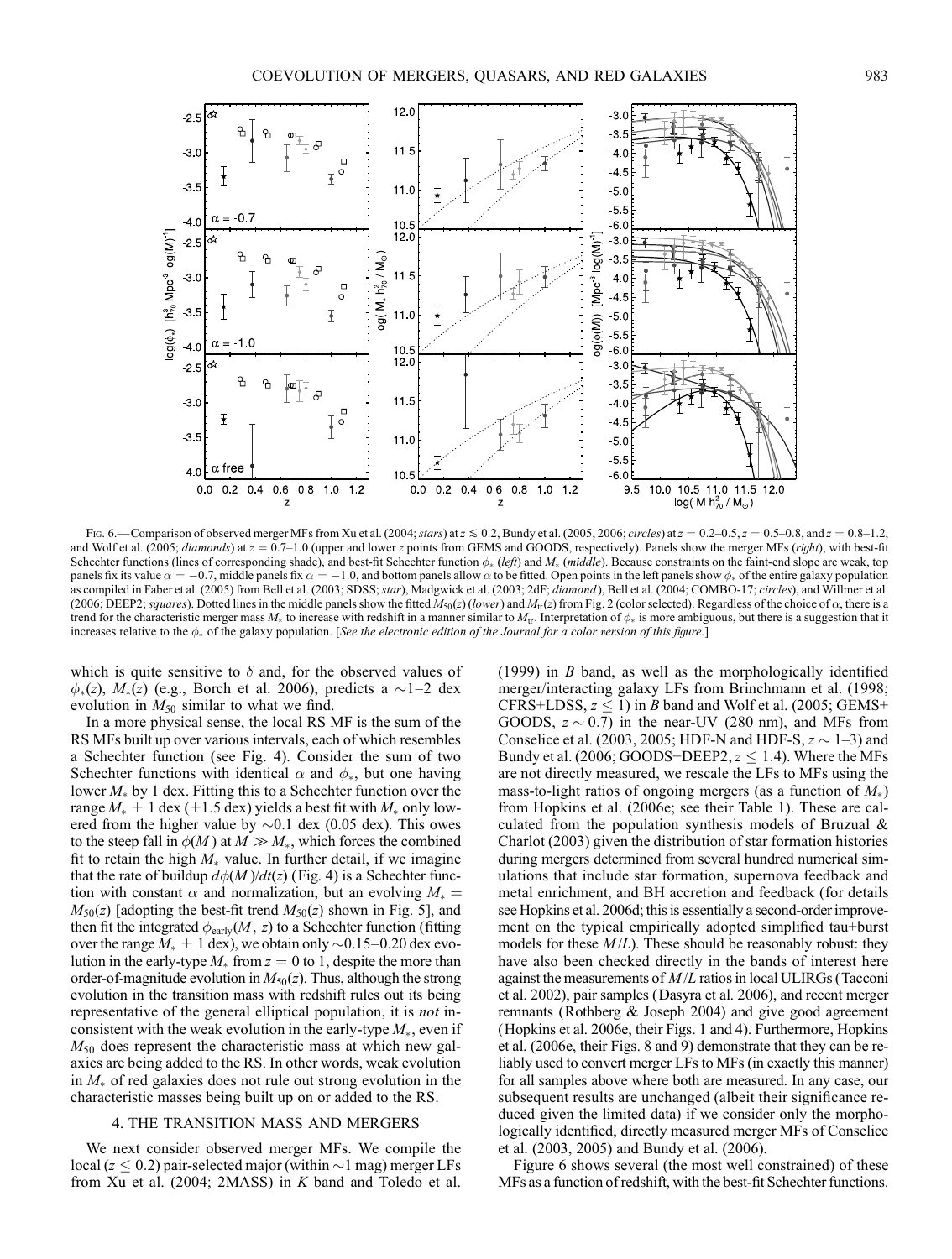

Fig. 7.—Left: Transition mass  $M_{50}$  from all sample selections shown in Fig. 2 (black points in same style), and the best-fit trend with redshift (black dotted line), compared to the characteristic mass  $M_*$  from merger MFs and LFs (*gray points*; see Fig. 6), from Xu et al. (2004; stars), Wolf et al. (2005; *filled diamonds*), Bundy et al. (2005, 2006; circles), Conselice et al. (2003; HDF-S, crosses; HDF-N, open diamonds), Toledo et al. (1999; triangles), and Brinchmann et al. (1998; squares) with the best-fit trend of the form  $M_* \propto (1+z)^{\kappa}$  (*gray dotted line*). The  $M_*$  values shown allow the merger MF faint-end slope  $\alpha$  to vary freely, but a similar result is obtained fixing  $\alpha$  to match the early-type or all galaxy values (see Fig. 6). Right: Same as the left panel, but for clarity, only  $M_{50}$  from color-selected samples and the bestconstrained  $\frac{1}{2}$  of merger  $M_*$  values are shown. Despite the small sample sizes, the characteristic mass of merger MFs increases with redshift at >3  $\sigma$  (implying that mergers are not simply drawn from the approximately constant  $M_*$  all, blue, or red galaxy populations) and is consistent with the value and evolution of  $M_{50}$  as a function of redshift, as in Fig. 8. [See the electronic edition of the Journal for a color version of this figure.]

Since constraints are weak at the faint end (and systematic uncertainties large; discussed below), we consider fits with fixed faint-end slopes  $\alpha$ , as well as allowing  $\alpha$  to vary. In all cases, there is a qualitatively similar trend for the Schechter function  $M_{\ast}$  to increase (by  $\sim$  0.5–0.7 dex from  $z = 0$  to 1). Direct comparison of the MFs demonstrates that this does not necessarily mean that the number of mergers at the high-mass end increases monotonically with redshift (changes in  $\phi_*$  can offset the increase in  $M_*$ ); this does, however, imply that the relative merger history/MFs favor higher mass mergers at higher redshifts. Although it is not important for our comparison, there is also a marginal trend for  $\phi_*$  of mergers to increase with redshift relative to  $\phi_*$  of the entire galaxy population, but this trend is largely driven by the low  $\phi_*$  from Xu et al. (2004).

Figure 7 plots these Schechter  $M_*$  values, as well as those determined from the other merger mass/luminosity functions we compile, as a function of redshift, compared to the characteristic transition mass  $(M_{50})$ . The characteristic masses from pair and morphologically selected samples, as well as direct MFs and optical, near-IR, and near-UV LFs, agree surprisingly well at overlapping redshifts, at least up to the  $z \gtrsim 2$  estimates that are strongly affected by cosmic variance (Conselice et al. 2005), which further suggests that the typical merger  $M/L$  ratios used are reasonable. There is a significant ( $>3 \sigma$ ) trend for the characteristic masses of mergers to increase with redshift. As with the transition mass population in Figure 5, this trend rules out at  $>$ 3  $\sigma$  the hypothesis that mergers are randomly/uniformly drawn from the all or red galaxy population. Whether mergers uniformly trace the blue galaxy population is less clear; the values plotted are inconsistent with this hypothesis at  $\sim$ 3.5  $\sigma$ , but the trend alone (i.e., allowing for a systematic normalization offset) is inconsistent at only  $\sim$  2  $\sigma$ . The values/trend of the merger MF  $M_*$  as a function of redshift are, however, similar and statistically consistent with  $M_{50}$  (and even more similar to  $M_{\text{tr}}$  and  $M_{\text{O}}$ ; see Fig. 17 below).

We can consider in greater detail if observed merger mass/ luminosity functions are consistent with the observed buildup

of early-type populations by examining the complete MFs as a function of redshift. Figure 8 reproduces Figure 4 but overlays the observed merger MFs from Figure 6 at the appropriate observed redshifts. Since there is considerable ambiguity in converting an observed merger MF to a merger *rate*, we renormalize (vertically only, i.e., divide out an appropriate timescale) the observed MFs arbitrarily such that we can focus here just on the unambiguous mass distribution (although we will consider the issue of absolute rates/normalization shortly). The agreement is striking: independent of the systematics in understanding merger rates, the observed distribution of mergers as a function of mass and redshift traces and is consistent with the buildup/addition of galaxies to the RS at all masses and redshifts observed.

Although systematically uncertain, we should also compare the implied merger rates (i.e., vertical normalization in Fig. 8). In other words, even if the buildup of early-type populations traces the merger mass distribution, are there the appropriate total number/rate of mergers to account for the growth of the RS MF (assuming that mergers are the agent of this buildup)? To estimate this, we assume that every elliptical formation/addition event in Figure 4 indeed owes to a merger, which is observable as such for some amount of time  $t_{\text{merger}}$  (until morphological disturbances such as tidal tails fade beyond typical surface brightness limits). This yields the expected merger MF,  $\phi(M_{\text{merger}}) \sim t_{\text{merger}} \dot{\phi}(M_{\text{gal}})$ . Given the galaxy MFs from which we calculated these rates in the first place, it is then trivial to estimate the expected merger fraction as a function of mass.

Figure 9 compares this estimate, adopting a characteristic  $t_{\text{merger}} = 0.5$  Gyr, with observed merger fractions as a function of mass and redshift. This timescale is roughly expected from numerical simulations of mergers (e.g., Robertson et al. 2006b), dynamical friction considerations (Patton et al. 2002), or more detailed estimates of observational selection effects as a function of merger stage (for a detailed discussion of these issues see, e.g., Hopkins et al. 2006e). We consider the merger fraction above two representative stellar mass limits,  $M_* > 10^{10} M_{\odot}$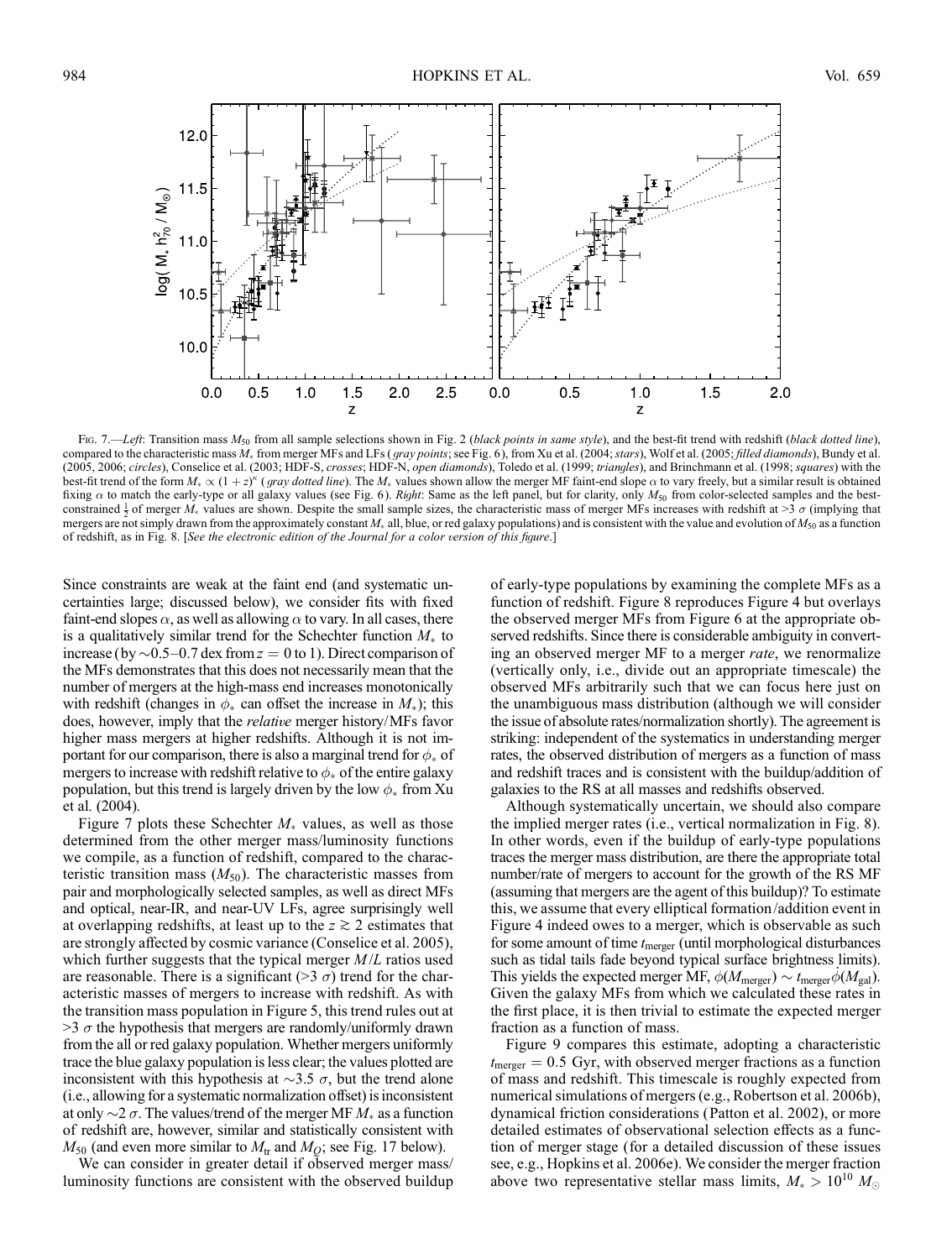

Fig. 8.—Time-averaged rate of buildup of early-type populations, as in Fig. 4, but with the observed merger MFs from Fig. 6 overlaid (black points; style as in Fig. 6). Merger MF points at  $z \sim 0.7-1.0$  from Wolf et al. (2005) show the effects of systematic differences in imaging depth and survey area, from GEMS (squares), GOODS (crosses), and GEMS+GOODS (diamonds). Since the merger timescale is observationally undetermined, we compare the mass distribution in mergers and the early-type buildup (i.e., merger MFs are renormalized for direct comparison). The time-averaged buildup of elliptical populations traces a similar mass distribution to that of observed merger populations at all redshifts observed, and not the same mass distribution as that of the all, red, or blue galaxy population as a function of redshift (compare Fig. 5). [See the electronic edition of the Journal for a color version of this figure.]

and  $M_* > 10^{11} M_{\odot}$ , but caution that these are not, for the most part, mass-selected samples, so the mass limits shown in Figure 9 are only broadly applicable. We calculate the merger fraction as a function of mass directly from the merger MFs of Xu et al. (2004), Wolf et al. (2005), and Bundy et al. (2005) shown in Figure 6, at redshifts where the samples are complete to the given mass limit (this essentially excludes the  $z \gtrsim 1$  Bundy et al. [2005] merger MF).

The observed merger fractions are consistent with this estimate at all redshifts. The buildup of elliptical populations does suggest that merger fractions should increase as a function of redshift, but we note that the effect is quite weak. If, for example, the characteristic merger timescale decreases with redshift in the same manner as halo dynamical times (at fixed mass),  $\propto (1 + z)^{-3/2}$ (decreasing the expected merger fraction we calculate by this amount), the expected increase in merger fraction with redshift



Fig. 9.—Expected merger fraction as a function of redshift, if the buildup of the early-type MFs in Fig. 6 is entirely a result of mergers moving galaxies onto the RS (shaded points; style as in Fig. 6). Black points show observed merger fractions as a function of redshift, from Patton et al. (2002; filled downward-pointing triangles), Conselice et al. (2003; filled circles), Bundy et al. (2004; filled upward-pointing triangles), Lin et al. (2004; open diamonds), Xu et al. (2004; open stars), De Propris et al. (2005; open circles), Cassata et al. (2005; filled diamonds), Wolf et al. (2005; filled stars), Bundy et al. (2005; open upward-pointing triangles), Lotz et al. (2006a; open downward-pointing triangles), Lotz et al. (2006b; open squares), and Bell et al. (2006a; filled squares). Results are shown for two (approximate) minimum stellar mass limits, as labeled. The solid line shows the expected gas-rich merger fraction if all bright quasars are triggered in mergers, using the same modeling from Fig. 12 to determine the quasar-parent MF from the observed QLF. The dashed line adds a constant fraction (observed 0.015; Bell et al. 2006b; Lotz et al. 2006b) of dissipationless (spheroid-spheroid) mergers. An observable merger timescale of 0.5 Gyr is assumed. The expected merger fractions from the observed buildup of early-type MFs and the QLF agree reasonably in their normalization and evolution with observed merger fractions. There are sufficient mergers to account for both populations and little room for a large fraction of mergers that do not produce a remnant elliptical or trigger quasar activity. Dissipationless mergers are generally a relatively small effect, as is observed, but may be important for the buildup of the most massive systems at low  $(z \le 0.5)$  redshifts. [See the electronic edition of the Journal for a color version of this figure.]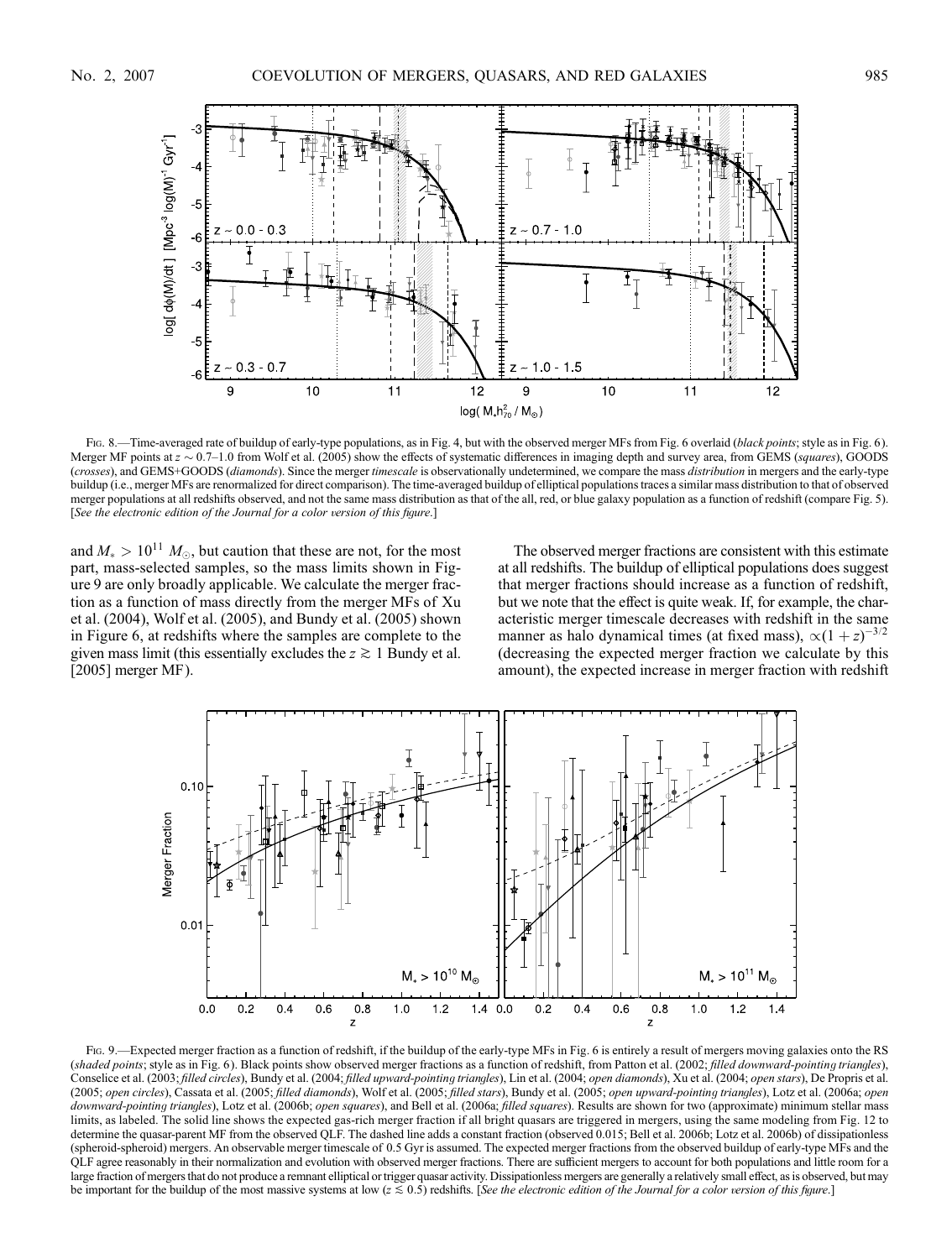becomes marginal (factor  $\leq 2$  by  $z \sim 1.5$ ). Both cases, however, are consistent with the present observations (at these redshifts, within the factor  $\sim$ 2 typical uncertainties). There is also marginal evidence for steeper evolution in merger fractions with redshift in the higher mass cut we consider, evidence for which is also seen in, e.g., Conselice et al. (2003, 2005), but we caution both that this trend appears only when different samples are combined and that it will be ''washed out'' by the increasing importance of dry mergers at high masses and low redshifts (see also Fig. 13 below). Future studies that can separate gas-rich and gas-poor merger populations and track the merger fraction as a function of redshift and mass can provide a substantially stronger test of these trends.

Caution regarding systematic uncertainties in merger populations is still warranted. Le Fèvre et al. (2000) find that pair and morphological selection criteria yield similar results, but Lin et al. (2004) see significant disagreement, which may be the result of systematic identification of ''false'' (i.e., nonmerging) pairs at low redshift (Berrier et al. 2006). Fortunately, the characteristic merger mass (or luminosity) does not appear to change dramatically with selection method even though the time spent in a given phase (and thus  $\phi_*$  or merger fraction) may. For example, the data of Lin et al. (2004) and Conselice et al. (2003) do yield a similar characteristic merging galaxy luminosity  $L_{*}$ , despite finding different merger fractions. One might also wonder whether the natural tendency of a flux-limited sample to select brighter systems at higher redshift might lead one to infer an increasing mass scale regardless of the underlying mass distribution. However, Figure 6 demonstrates that the completeness limits for most of the samples we consider are generally well below the transition mass and similarly below the break in the corresponding MF. Further, although Wolf et al. (2005) find that the observed number of faint mergers depends on selection effects (see Fig. 8, which shows the increase in number of lowmass mergers when increasing imaging depth and decreasing field size by an order of magnitude, from GEMS to GOODS), this does not significantly affect the merger  $M_*$  or change our comparison in Figure 8. Still, these effects must be accounted for in any comparison of fitted MFs.

It is furthermore true that the exact appropriate value of the duration of observable merger activity  $(t_{\text{merger}})$  is not well determined and will in detail depend on the sample, mass limit, and redshift, but for our purposes these effects (amounting to a systematic factor  $\sim$ 2 uncertainty) are generally comparable to or smaller than the scatter in the observations in Figure 9. Preliminary estimates of the observable merger timescale based on comparison with automated nonparametric classification schemes (Lotz et al. 2004) suggest, perhaps surprisingly, relatively weak trends with redshift (at least at  $z \leq 2$ ; see the discussion in Hopkins et al. 2006d), but lacking a complete cosmological framework from which to predict observable merger properties, Figure 9 should be taken with the strong caveat that the relative normalizations of galaxy buildup and observed mergers depend systematically on  $t_{\text{merger}}$ .

### 5. THE TRANSITION MASS AND E+A GALAXIES

Detailed studies of  $E+A$  (or K+A) galaxies (Dressler & Gunn 1983), with characteristic poststarburst stellar populations indicating a substantial but rapidly quenched star formation epoch in the last  $\sim$  0.1–0.5 Gyr (Caldwell et al. 1996; Couch & Sharples 1987; Quintero et al. 2004), have found ubiquitous evidence of morphological disturbances and tidal tails (Schweizer 1996; Blake et al. 2004; Goto 2005), which together with their environmental (e.g., Zabludoff et al. 1996; Goto 2005) and structural/



Fig. 10.—Observed mass of E+A galaxies (colored points, as labeled) compared to the transition mass  $M_{50}$  (black points, as in Fig. 7, from color selection) as a function of redshift. We show the fitted  $M_*$  of the E+A MF where available (points from Norton et al. [2001] and Blake et al. [2004] with error bars, as labeled), but owing to limited samples otherwise show the masses of individual E+A galaxies observed in clusters ( Franx 1993; Caldwell et al. 1996; van Dokkum & Stanford 2003; both stellar and dynamical masses from Tran et al. [2003] are shown, as labeled) and in the field (Tran et al. 2004). The masses of  $E+A$  galaxies appear to trace the characteristic masses of mergers and the transition mass as a function of redshift, but lacking larger samples at  $z > 0$  from which to determine a full E+A MF, it cannot be determined whether or not this is merely a selection effect. [See the electronic edition of the Journal for a color version of this figure.]

kinematic properties (Kelson et al. 2000; Norton et al. 2001; Tran et al. 2003; van der Wel et al. 2004) imply their formation in mergers and evolution into typical early-type galaxies. We therefore consider whether E+A galaxies, presumably recently formed in mergers, trace any downsizing trend.

Figure 10 compares  $M_{50}$  and the masses of observed E+A galaxies as a function of redshift. At low redshift, sizable samples exist, and we show the characteristic Schechter function  $M_*$  of E+A populations. At higher redshift, samples are extremely limited, and we can only plot the masses of individual systems. The points as plotted appear to downsize, as noted in Tran et al. (2003), but this trend could well be completely driven by survey flux limits. Lacking volume-limited samples or complete E+A MFs at high redshift, we can only presently say that the E+A data are not inconsistent with the downsizing in the transition mass or any of the other hypotheses considered herein.

#### 6. THE TRANSITION MASS AND QUASARS

#### 6.1. The QLF Break Expected from the Transition Mass

If the formation/movement of galaxies on the RS is associated with a quasar trigger (for example, through quasar feedback being an agent of reddening, or both being associated with a merger), then the observed QLF should reflect the rate of elliptical formation/ buildup shown in Figure 4; indeed, in such a model, each quasar ''broadcasts'' a galaxy moving to/forming on the RS. (If the quasar lifetime were of order the Hubble time, of course, then the QLF would reflect the integrated/established early-type population, but observations constrain it to be much less at all redshifts [e.g., Martini 2004; Hopkins et al. 2006d], such that the QLF tracks the rate of triggering.)

It is straightforward to compare these. A spheroid of mass  $M_*$ hosts a BH of mass  $M_{\text{BH}} = \mu M_*$  ( $\mu \approx 0.001$ ; Magorrian et al. 1998; Marconi & Hunt 2003), confirmed by direct observations at all redshifts of interest ( $z \le 2$ ; Shields et al. 2003; Peng et al. 2006; Adelberger & Steidel 2005a). A quasar event is essentially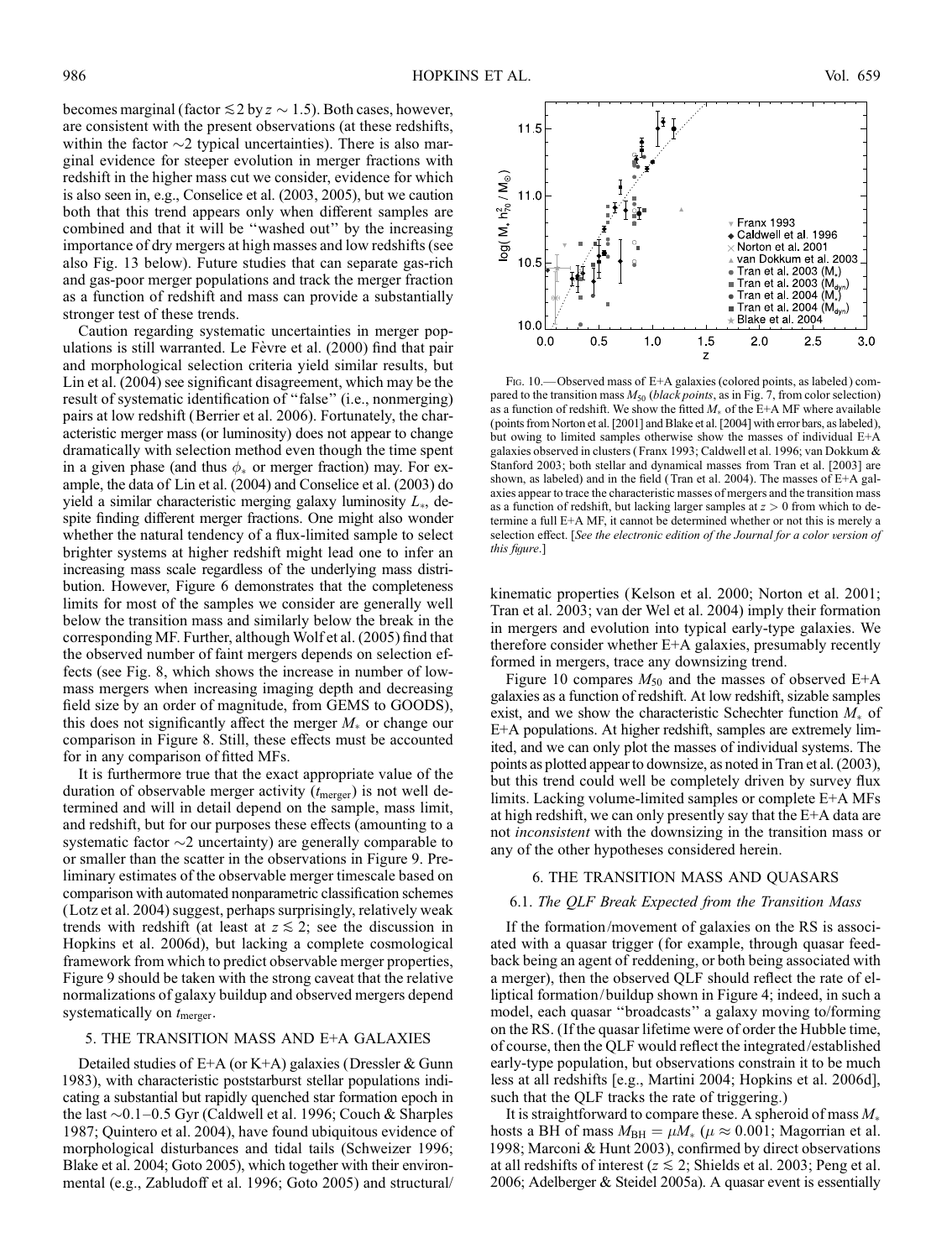defined by ignition of the BH for a brief time ( $t<sub>O</sub> \le 10<sup>7</sup>$  yr from various observations; see Martini 2004 and references therein) near the Eddington limit  $L = 3.3\lambda \times 10^4$   $L_{\odot}$  ( $M_{\text{BH}}/M_{\odot}$ ) (where  $\lambda = L/L_{\text{Edd}} \approx 1$ ; e.g., McLure & Dunlop 2004; Kollmeier et al. 2006). Thus, the formation or movement to the RS of a spheroid of mass  $M_*$  would be associated, in this scenario, with a shortlived quasar of luminosity

$$
\frac{L_{\text{bol}}}{L_{\odot}} = 33 \left( \frac{\lambda \mu}{0.001} \right) \frac{M_{\text{host}}}{M_{\odot}}.
$$
 (6)

This simple effective conversion for bright quasars is supported by both numerical simulations of quasars and galaxy mergers (Hopkins et al. 2006b) and direct comparison of quasar and host galaxy luminosities (Vanden Berk et al. 2006; Peng et al. 2006; Richards et al. 2006b). There is, of course, some uncertainty and observed scatter in the host galaxy-BH mass correlation and bright quasar Eddington ratios, but it is constrained to a factor of  $\sim$ 2, comparable to the uncertainty in the observed  $M_{\rm tr}$ .

If this is the dominant mode of quasar triggering, then although the exact normalization of the QLF (number of observed quasars) will depend on the duty cycle  $\delta$  and quasar lifetime  $t_O$ , the break  $M_*$  in the host/source MF (break in the rate of formation of early-type galaxies calculated in Fig. 4) will translate directly to a break  $L_{\ast}$  (from eq. [6]) in the QLF. If  $\delta$  and/or  $t_{O}$  are complicated functions of mass, luminosity, or redshift, they might change the slopes of the resulting QLF but will not move the break location  $L_{*}$ . Thus,  $L_{*}$  directly tracks the characteristic mass of the host population. Put another way, essentially all observed  $L \gtrsim L_*$ quasars have  $\lambda \sim 1$ , i.e., define a characteristic active BH mass  $M_{\rm BH} \propto L_*$ , and since  $M_* \sim M_{\rm BH}/\mu$  at all redshifts of interest, the characteristic host mass  $M_*$  of quasars is well defined at each z.

Figure 11 compares the QLF characteristic luminosity expected (eq. [6]) from objects of the transition mass  $(M_{50})$  and the observed characteristic QLF break luminosity  $L_{\ast}$  as a function of redshift. The break  $L_*$  is determined in the standard fashion, fitting the observed QLF at each redshift to a double power law. We show  $L_*$  measured from optical, soft X-ray, and hard X-ray studies, each converted (to enable direct comparison) to a bolometric luminosity L using a standard observationally derived bolometric correction (template quasar SED) and reddening correction (Hopkins et al. 2007 and references therein; note that adopting the less recent bolometric corrections from Elvis et al. [1994] or Marconi et al. [2004] yields nearly identical results). We also show the break determined by Hopkins et al. (2007; see their Table 2), who compile a large number of QLF measurements through the mid- and near-IR, optical, near-UV, soft and hard X-ray, and soft gamma ray and use these to directly determine the bolometric QLF. In any case, the observed  $L_*$  is robust; in fact, the (typical factor  $\sim$ 2) discrepancies in  $L_*$  owe mostly to the data binning and fitting function, and a direct comparison of the data in Hopkins et al. (2007) shows that they trace a similar turnover/ break. We also note that the existence of a break is unambiguous (detected at  $\gg$ 10  $\sigma$  in most of the samples in Fig. 11), regardless of whether it is sharp (as expected for a double power-law fit) or exhibits some higher order curvature (as for a Schechter function; e.g., Wolf et al. 2003; Richards et al. 2005). It is unaffected by questions of completeness, as the X-ray surveys are typically complete to  $\sim$  2 orders of magnitude in luminosity below  $L_{*}$  (e.g., Hasinger et al. 2005). The break luminosity also increases with redshift (at least to  $z \sim 2$ ), as has long been recognized in quasar surveys (recently, e.g., Boyle et al. 2000; Ueda et al. 2003; Croom et al. 2004; Richards et al. 2005; Hasinger et al. 2005;



Fig. 11.—Predicted location of the QLF break  $L_{\ast}$  as a function of redshift, from the observed transition mass (black points show  $M_{50}$  as in Fig. 2, from all samples; dotted line shows best-fit trend), compared to the observed QLF break (shaded points) from various studies. The mass  $M_{50}$  is converted to a luminosity assuming that the characteristic luminosity  $L_{\ast}$  of quasars traces their host masses, since these objects are all observed to be near-Eddington and the BH-host mass relation evolves weakly with redshift to  $z \lesssim 1$  (alternatively, convolving the mass distribution being added to early-type populations in Fig. 4 with some probability of seeing the BH in each system at a given luminosity extending to  $\sim L_{\rm Edd}$  yields a similar  $L_{*}$ ). The QLF measurements shown from hard X-ray, soft X-ray, and optical are converted to bolometric luminosities with the observationally determined bolometric and dust corrections in Hopkins et al. (2007). The bolometric break luminosity directly fitted in Hopkins et al. (2007) from the compilation of the samples shown and  $\sim$ 30 other measured QLFs (see references therein) is also shown. The observed break luminosity from all samples is consistent with the expectation of any model in which the objects in Fig. 4 (objects being added or moving to the early-type population) are associated with quasar triggers, with the BHs appropriate for their stellar mass  $M_{50}(z)$  briefly accreting near Eddington. [See the electronic edition of the Journal for a color version of this figure.]

significant in each case at  $\gg 6$   $\sigma$ ), regardless of higher order subtleties implied by ''luminosity-dependent density evolution'' (e.g., Hasinger et al. 2005 and references therein) models and other changes in the detailed QLF shape as a function of redshift (e.g., Richards et al. 2006a; Hopkins et al. 2007).

That the expected  $L_{*}$  from  $M_{50}$  agrees with the observations is not surprising. Hopkins et al. (2006e) combined observed merger MFs with a large suite of corresponding hydrodynamical merger simulations (Robertson et al. 2006a), including BH accretion and feedback, to calculate what the resulting mergerdriven QLF should be in each band at each corresponding redshift. Their predicted merger-driven QLF agrees well ( $\chi^2/\nu \lesssim 1$ ) with that observed at every redshift at which this comparison is possible, and the inverse (predicted merger MF from the QLF) also agrees well with the observations. Since we have shown that the buildup of the elliptical MF and  $M_{50}$  trace a similar mass distribution to mergers, it is expected that the resulting  $L_{\ast}$  will agree with the QLF. However, our comparison here, unlike in Hopkins et al. (2006e), is model independent, based only on the welldetermined BH-host mass relation and Eddington limit.

#### 6.2. The Transition Mass from the QLF Break

In Figure 12 we invert this comparison and estimate the characteristic transition mass expected based on the observed QLF. We first show points as in Figure 11, estimating a characteristic host mass from the QLF  $L_{*}$  (inverting eq. [6]). However, a proper calculation is not so trivial, as in detail  $M_{50}$  will be determined by the integrated buildup of the early-type MF (and late-type MF for  $M_{tr}$ ,  $M_Q$ ), and therefore requires that we adopt some model for quasar light curves and triggering. Hopkins et al. (2006a, 2006b)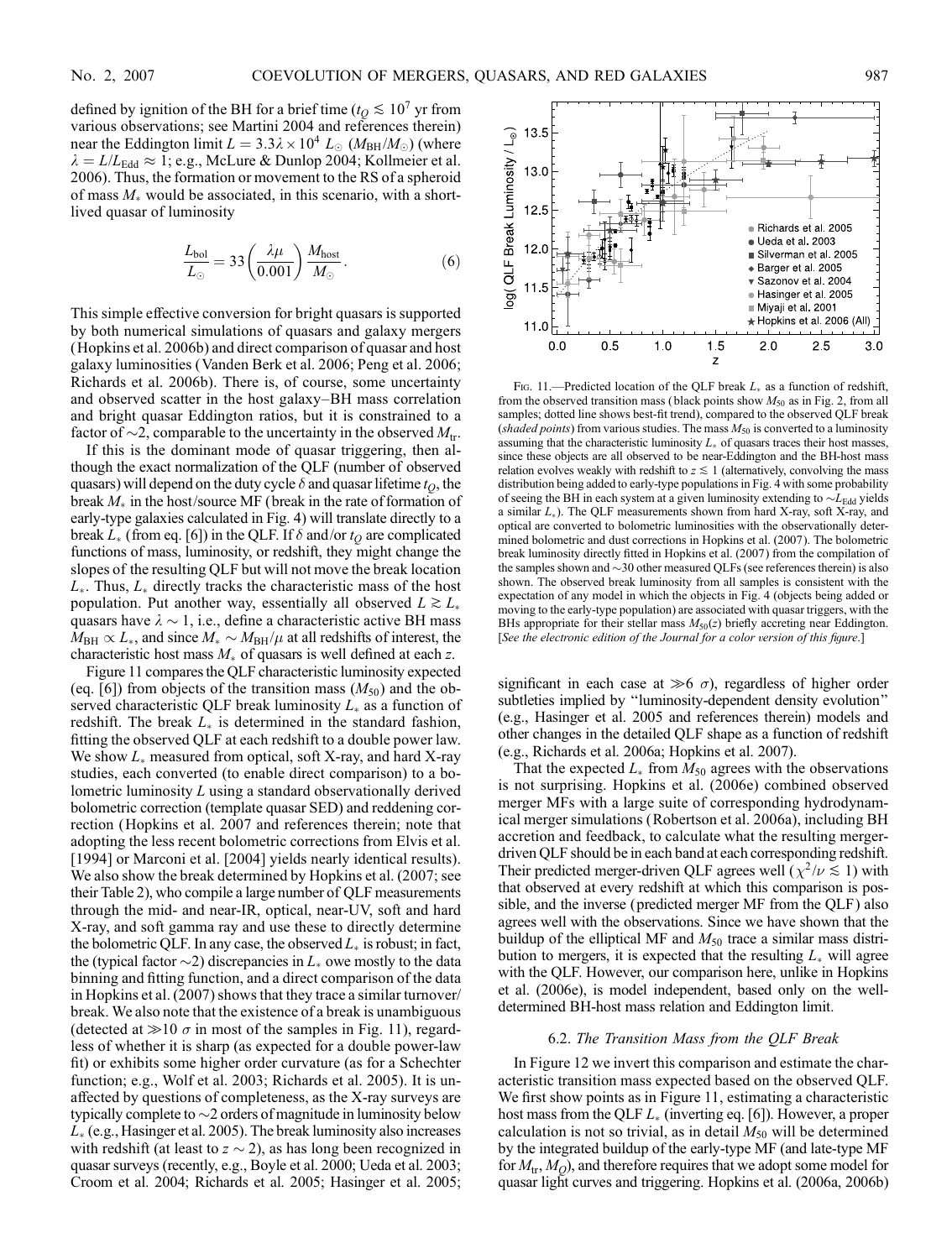

Fig. 12.—Observed transition mass (black points show  $M_{50}$  from Fig. 2, from color-selected samples only, for clarity; dotted black line shows best-fit trend) compared with that predicted from QLFs. Stars show the observed QLF characteristic luminosity  $L_{\ast}$  from Hopkins et al. (2007) (see Fig. 11; other samples not shown for clarity but trace a similar trend) directly converted to a characteristic associated mass given the observed Eddington ratios and BH-host mass relation at these redshifts. Solid lines show the prediction of the simple assumption that the *initial* trigger of each bright quasar is associated with the formation/addition of an early-type galaxy. In detail, the compilation of QLF data from  $z = 0$  to 6 in Hopkins et al. (2007 and references therein) is converted therein to a massdependent rate of early-type formation/addition, given this assumption and the model Eddington ratio distributions (light curves) from Hopkins et al. (2005a, 2005b, 2005c, 2005d, 2006a, 2006b, 2006c, 2006d, 2006e). Thin lines use different model fits of this rate to the QLF data (and give an approximate idea of the uncertainties in this empirical modeling) to calculate  $M_{50}$ , with the thick line adopting the best fit to the quasar data ( Hopkins et al. 2007; see their Table 5). Open circles and the dashed line calculate  $M_{tr}$  (adopting the observed late-type galaxy MFs from Bell et al. [2003;  $z = 0.05$ ], Borch et al. [2006;  $z = 0.2-1.0$ ], and Fontana et al. [2004;  $z = 1.0-1.7$ ]) instead of  $M_{50}$ , with the same method. The gray dotted line calculates  $M_{50}$  in this manner, but instead adopts an unphysical lightbulb quasar light-curve model (alternatively, this assumes that all observed low-luminosity quasars are in ongoing mergers/quenching). As in Fig. 11, the QLF break appears to trace the same parent population mass and evolution with redshift as  $M_{tr}/M_{50}$ , consistent with quasar triggering and the buildup of BH mass being associated with the buildup of spheroid populations. [See the electronic edition of the Journal for a color version of this figure.]

use a large set of several hundred hydrodynamical simulations (Robertson et al. 2006a, 2006b) of galaxy mergers, varying the relevant physics, galaxy properties, orbits, and system masses, to quantify the quasar lifetime (and related statistics) as a function of the quasar luminosity. They define the quantity  $t<sub>O</sub>(L|M<sub>BH</sub>)$ , i.e., the time a quasar of a given BH mass [equivalently, peak quasar luminosity  $t_O(L|L_{peak})$ ] will be observed at a given luminosity L. They further demonstrate that this quantity is robust across the wide range of varied physics and merger properties; for example, to the extent that the final BH mass is the same, any major merger of sufficient mass ratio (less than  $\sim$  5:1) will produce an identical effect. Given the tight BH-host mass relation ( $M_{BH}M_*$ ), it is trivial to write this as  $t_Q(L|M_*)$ . Since at all  $L, t_Q \ll t_H$  (the Hubble time), the observed QLF  $\phi_Q(L)$  is given by

$$
\phi_Q(L, z) = \int t_Q(L|M_*) \frac{d\Phi(M_*, z)}{dt \, d\log M_*} \, d\log M_*,\qquad(7)
$$

where  $d\Phi(M_*)/dt d \log M_*$  [hereafter  $\equiv \dot{\phi}(M_*, z)$ ] is the rate of quasar triggering as a function of host spheroid mass at a given redshift. If the trigger is associated with formation of the spheroid or movement of a galaxy to the RS, then  $\phi(M_*, z)$  is the rate of buildup of the RS as a function of mass, directly comparable to that in Figure 4.

Knowing  $\phi_O(L)$  directly from observations and adopting the Hopkins et al. (2006a, 2006b)  $t<sub>Q</sub>(L|M<sub>*</sub>)$  (which is at least consistent with all quasar observational constraints), the inversion of equation (7) yields  $\phi(M_*, z)$ . Hopkins et al. (2007) perform this inversion, using their large compilation of observed  $\phi_O(L)$ , and quote the best-fit  $\phi(M_*, z)$  (see their Table 5). We adopt their best-fit model for each redshift interval (individually, although a global fit yields similar results). If, again, this represents the buildup of the RS, then we can integrate from  $z \to \infty$ to obtain the RS MF at all redshifts and calculate  $M_{50}(z)$ . The late-type MF is reasonably well measured over the range of interest, so comparing it with this integration also yields an expected  $M_{\text{tr}}$  and  $M_Q$ . We compare these estimates with the observed  $M_{50}$  in Figure 12 and find that they agree at all observed redshifts.

Having obtained the rate of buildup of early-type MFs expected if each quasar trigger is associated with the formation/ movement of an RS galaxy, we can directly compare with the rate of buildup implied by observed early-type MFs. Figure 13 plots the time-averaged buildup determined from the QLF, from the same  $\phi(M_*, z)$  as Figure 12, compared with the observed buildup from Figure 4. We consider both the mean time-averaged buildup (averaged over each appropriate redshift interval), assuming that each quasar trigger is instantaneously associated with the movement of a galaxy to the RS, and that expected if there is a uniform  $\sim$  1 Gyr delay after each quasar before the galaxy becomes red (allowing time for, e.g., gas exhaustion and reddening). In either case, this estimate agrees with the observed buildup of elliptical populations, at all masses and redshifts ( $\chi^2/\nu \sim 1$  at all  $z \ge 0.3$ ). The latter (1 Gyr delay) case gives marginally better agreement, but the difference between the two is comparable to the uncertainties in either determination of  $\dot{\phi}(M_*, z)$  (see Fig. 12). At the highest masses at low redshifts ( $z \le 0.3$ , although also to a lesser extent at  $z \sim 0.3{\text{--}}0.7$ ), this estimate falls short of observed rates of buildup. However, this is precisely where we have estimated that observed rates of dry mergers can account for earlytype growth. Since gas-free mergers are not expected to trigger quasar activity, it is not surprising that this would not be implicit in QLFs. Allowing for the contribution of dry mergers shown at  $z \lesssim 0.3$  improves the agreement considerably ( $\chi^2 / \nu \sim 2$ ). There is still some tension matching the observations near  $10^{11}$   $M_{\odot}$ , but it is important to note that at these redshifts, the cosmic variance associated with small-volume, narrow-field galaxy surveys and, perhaps more importantly, with even wide-field quasar surveys (given the very low local space density of quasars) is largest.

Having estimated the rate of quasar triggers,  $\phi(M_*, z)$ , in Figure 13, then if each such trigger is in fact a galaxy merger, we can convert this to an expected merger fraction in exactly the same manner as we converted the rate of early-type buildup in Figure 4 (i.e., simply assuming an observable merger timescale  $t_{\text{merger}}$ ). This is shown in Figure 9, along with the observed additional contribution from dry mergers. Given the agreement with the rate of elliptical buildup in Figure 13, it is not surprising to find that this agrees with observed merger fractions.

As a caution, we should note that these calculations can give a misleading result if the full luminosity dependence of the quasar lifetime from simulations (Hopkins et al. 2005a, 2005d, 2006b) and observations (e.g., Adelberger & Steidel 2005b; Volonteri et al. 2006) is not properly taken into account. Such a case is not, of course, well motivated physically, although it may represent alternative quasar feedback models (or a complete lack of such feedback), but it is nevertheless sometimes adopted for simplicity. Why should such a simplified model give a qualitatively different result? In the  $t<sub>O</sub>(L|M<sub>BH</sub>)$  model we consider,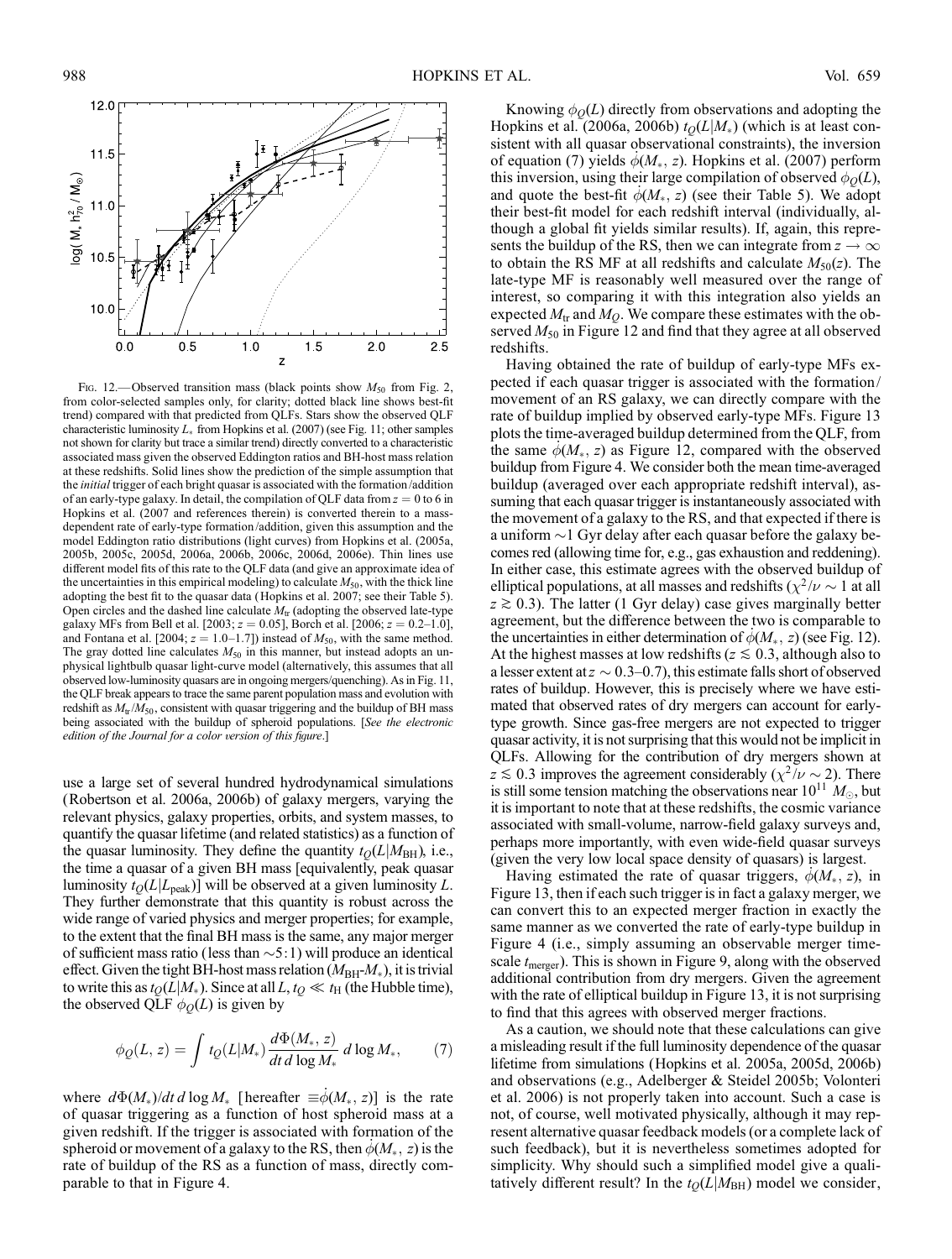

Fig. 13.—Time-averaged rate of buildup of early-type populations, as in Fig. 4, compared to that implied by the QLF if every quasar trigger is associated with the movement/formation/transition to the RS of a corresponding ( $M_* \sim 10^3 M_{\rm BH}$ ) spheroid. The functional form for the QLF and implied triggering rate is taken from the best fit given in Hopkins et al. (2007). The lower line in each panel assumes instantaneous reddening, the upper line a 1 Gyr delay (postquasar peak) before objects appear on the RS. The implied rate, if quasars and the blue-red transition are associated with the same event, agrees well with the buildup of elliptical populations at all masses at moderate and high redshifts. At low redshift  $z \le 0.3$  (and to a lesser extent, at  $z \sim 0.3$  –0.7), the implied rate from the QLF falls below the observed buildup at high masses. The deficit can be accounted for at the highest masses with the observed rate of dry mergers (which, by definition, will not generally trigger quasar activity). [See the electronic edition of the Journal for a color version of this figure.]

 $t<sub>O</sub>$  is larger at low luminosities because low-level AGN activity can persist for a long time after the violent, sudden high accretion rate episode in a merger. Ignoring this luminosity dependence and assuming, e.g., that all quasars turn on and off (as ''lightbulbs'') for a short time implies that all observed quasars, even those at very low luminosity, are seen at (or very near) their trigger, i.e., are in ongoing mergers. This gives a misleading estimate of the number of mergers needed to account for the QLF and, as a result, yields an incorrect estimate of host LFs and BH MFs (e.g., Hopkins et al. 2006b, 2006e), as well as, consequently, erroneous estimates of the associated transition mass.

## 6.3. Further Tests of This Association

Having considered the Hopkins et al. (2006b) models of merger-triggered quasar light curves, we briefly note additional future tests of these models and the generic association between the blue-red transition or elliptical formation and quasar activity. In Figure 14 we compare the observed QLF with the expected



Fig. 14.—Left: Predicted contribution to the total B-band QLF (dotted line; from the compilation of Hopkins et al. 2007) from host galaxies in different mass intervals relative to the observed transition mass as labeled, from the models of Hopkins et al. (2005a, 2005b, 2005c, 2005d, 2006a, 2006b, 2006c, 2006d, 2006e; see Table 5 of Hopkins et al. 2007) (shown at  $z = 0.5$ , but qualitatively similar at all redshifts of interest). Right: Predicted fraction of galaxies hosting an AGN with an accretion rate (relative to Eddington)  $\dot{m} > 0.1$ , as a function of mass, at different redshifts as labeled. Solid lines show the best-fit model from Hopkins et al. (2007; see their Table 5), dotted lines the 2  $\sigma$  minimum allowed contribution to the QLF from low- $M_*$  hosts. Points of the corresponding shade show the observed transition mass at each redshift (from the best-fit trend; dashed line in Fig. 2; error bars show approximate dispersion from different transition mass definitions). Although systematic uncertainties at low masses are large, the predictions above (that quasar  $\sim L_*$  hosts and a turnover or peak in the active galaxy fraction should correspond to  $\sim M_{\rm tr}$  hosts) are robust expectations of models that associate a blue-red transition and quasar activity. [See the electronic edition of the Journal for a color version of this figure.]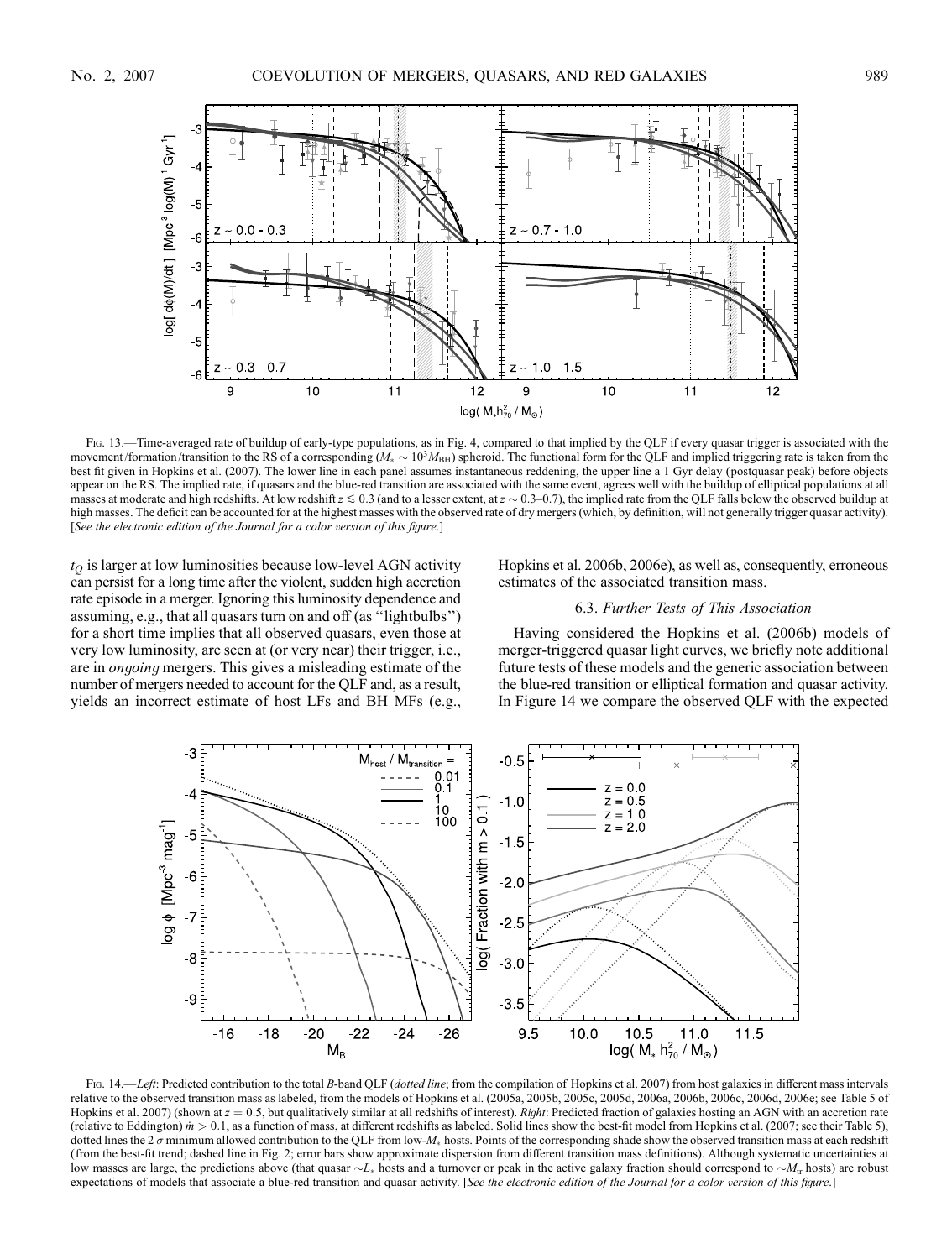conditional QLF, i.e., the contribution to the QLF from hosts/ merger remnants with different masses relative to the observed transition mass. In other words, the contribution

$$
\Delta\phi(L) = t_Q(L|M_*)\dot{\phi}(M_*, z)\Delta\log M_* \tag{8}
$$

from equation (7). The QLF near  $L_{*}$  corresponds to objects with  $M_* \sim M_{50}$ . At the faintest and brightest luminosities, there are contributions from smaller and larger hosts, respectively (and a significant fraction of objects at the lowest luminosities will not necessarily be merger triggered; Hopkins & Hernquist 2006), but it is clear from the figure that a direct measurement of the host masses of characteristic quasars at z should find their hosts dominated by objects with  $M_{\text{host}} \sim M_{\text{tr}}$  or  $M_{50}$ , many of which should appear as relatively young ellipticals, if this picture is correct.

In this scenario, one might also expect that objects around the transition mass preferentially host AGNs. Since equation (7) implicitly defines the probability to see a galaxy with mass  $M_*$ (BH mass  $M_{BH} \sim \mu M_*$ ) at luminosity L, we can estimate the fraction of such galaxies with a given Eddington ratio. Figure 14 plots the fraction of galaxies hosting an AGN with an accretion rate (relative to Eddington)  $\dot{m} > 0.1$  as a function of galaxy stellar mass at several redshifts, compared to the observed transition mass at that z. [Note that the actual AGN luminosity will be  $mL_{\rm Edd}(M_{\rm BH})$ .] This particular prediction is sensitive to the different fits to the triggering rate  $\phi(M_*, z)$  provided in Hopkins et al. (2007) especially at low mass ( $M \ll M_{50}$ ), but the trend that the peak/turnover in this distribution tracks the transition mass is robust.

# 7. THE TRANSITION MASS AND THE HALO QUENCHING MASS

In most semianalytic models, gas infalling in dark matter halos is shock heated to the virial temperature and, in low-mass halos, subsequently cools on a short timescale, allowing rapid accretion onto the central halo galaxy and defining a ''rapid cooling'' or ''cold accretion'' regime. However, in massive halos, the cooling time is longer and gas forms a quasi-static hot halo, defining a "static hot halo" or "hot accretion" regime (e.g., Rees & Ostriker 1977; Blumenthal et al. 1984). More recently, it has been suggested that the transition between these regimes is sharp, near a halo mass  $M_{\rm crit} \sim 10^{12} M_{\odot}$  (although this number is uncertain by a factor of several) at low redshift (Birnboim & Dekel 2003; Kereš et al. 2005), and that suppression of future cooling and accretion is very efficient, essentially cutting off all gas supplies above this mass (e.g., Dekel & Birnboim 2006) and quenching star formation.

The shock heating of infalling gas need not be the *specific* physical agent of this quenching: for example, radio-mode or low-luminosity, continuous AGN feedback (Croton et al. 2006; Cattaneo et al. 2006) or cyclic, short-lived quasar activity (Binney 2004) may be invoked to maintain the gas in the hot phase. There is therefore a potentially important distinction between semianalytic models (SAMs), which assume that the feedback mechanism is "at ready," such that on crossing the critical mass  $M_{\text{crit}}$ , star formation and gas accretion onto the central galaxy are instantaneously terminated, and those that require some additional mechanism or process (such as the formation of a relatively massive bulge and BH) to drive the blue-red transition and transformation/ movement of galaxies to the RS.

This essentially relates to the important distinction, discussed in  $\S$  1, between the mechanism by which galaxies *become* red/ elliptical and that by which they maintain their colors/low SFRs. The key value of invoking this hot accretion regime in SAMs has been the ability to suppress star formation on timescales of order the Hubble time. However, although this could, in principle, be *necessary* to yield red galaxies at  $z = 0$ , it does not automatically follow that it is *sufficient*. In other words, there may be other processes (e.g., mergers and/or quasars) that drive the blue-red transition and movement to the RS, and the hot accretion mode simply maintains these galaxies at their low SFRs.

One possible interpretation of the observed transition mass, perhaps the most naive, is that the transition mass simply represents the stellar mass hosted in  $M_{\text{crit}}$  halos at each redshift. If we adopt the expected halo quenching mass  $M_{\text{crit}}$  from Dekel & Birnboim (2006) and assume either that the galaxies hosted have the same stellar mass as those in  $z = 0$  halos of the same mass (measured in Mandelbaum et al. 2006) or that they are already fully assembled (i.e., have stellar masses at z appropriate for what their halo mass will be at  $z = 0$ ), we can compare with our observed transition mass. We find that while the two are similar at low redshifts, they diverge at higher z. This is, of course, where the observations are most uncertain, so it may simply reflect a systematic error in our estimation of the transition mass. But it probably also reflects the possibility that, in these models, the transition mass has a more complex physical origin than simply tracing  $M_{\text{crit}}$ . As noted in § 3, allowing for more complex and realistic distributions of galaxies in transition to the RS can affect quantities such as the break mass  $M_*$  and transition mass in a nontrivial manner. But there is also the possibility that the transition to the RS requires additional processes beyond the initial cutoff of new gas supplies in hot mode accretion, such as gas exhaustion, mergers, and/or quasar activity, to operate, which are what we see traced by the observed transition mass.

It is also worth considering whether or not the flow of galaxy host halos across  $M_{\text{crit}}$  is consistent with the number and mass densities of transition objects and the buildup in early-type populations that we have estimated from the observations. The rate at which halos cross a given mass threshold M is straightforward to calculate in linear theory from the Press-Schechter formalism,

$$
F(>M|z) = \text{erfc}\left(\frac{\delta_{\text{coll}}(z)}{\sqrt{2}\sigma(M)}\right),\tag{9}
$$

and either adopting a simple mean stellar-to-dark matter mass ratio (from the calibration of Mandelbaum et al. 2006) or integrating (at this halo mass) over the population of inferred hosted galaxies from the conditional galaxy mass functions (CMFs; i.e., probability that halos of mass M host galaxies of stellar mass  $M_*$ ) yields an estimate of the rate at which stellar mass crosses this threshold. The local CMF is determined (albeit indirectly) entirely from observations of galaxy mass/luminosity functions and clustering (e.g., Yang et al. 2003, 2005; Zheng et al. 2005) and has been subsequently measured directly in 2dFGRS group catalogs by Yang et al. (2005) and is well constrained with typical uncertainties smaller than or comparable to those in our estimate of the rate of early-type buildup (at least for  $M_* \approx 10^{10} M_{\odot}$  of interest here; the MF at lower masses depends on the mass threshold for inclusion of satellite systems). Yan et al. (2003) and Cooray (2005, 2006) extend the conditional luminosity function (CLF )/ CMF to high redshifts ( $z \le 4$ ) using a large number of LF and clustering estimates from wide-area surveys. Note that Yang et al. (2003, 2005) and Cooray (2006) actually measure the CLF; we convert to a CMF using the appropriate  $M/L$  ratios as a function of mass from Bell et al. (2003) and assume that these  $M/L$  values evolve with redshift following the best-fit stellar population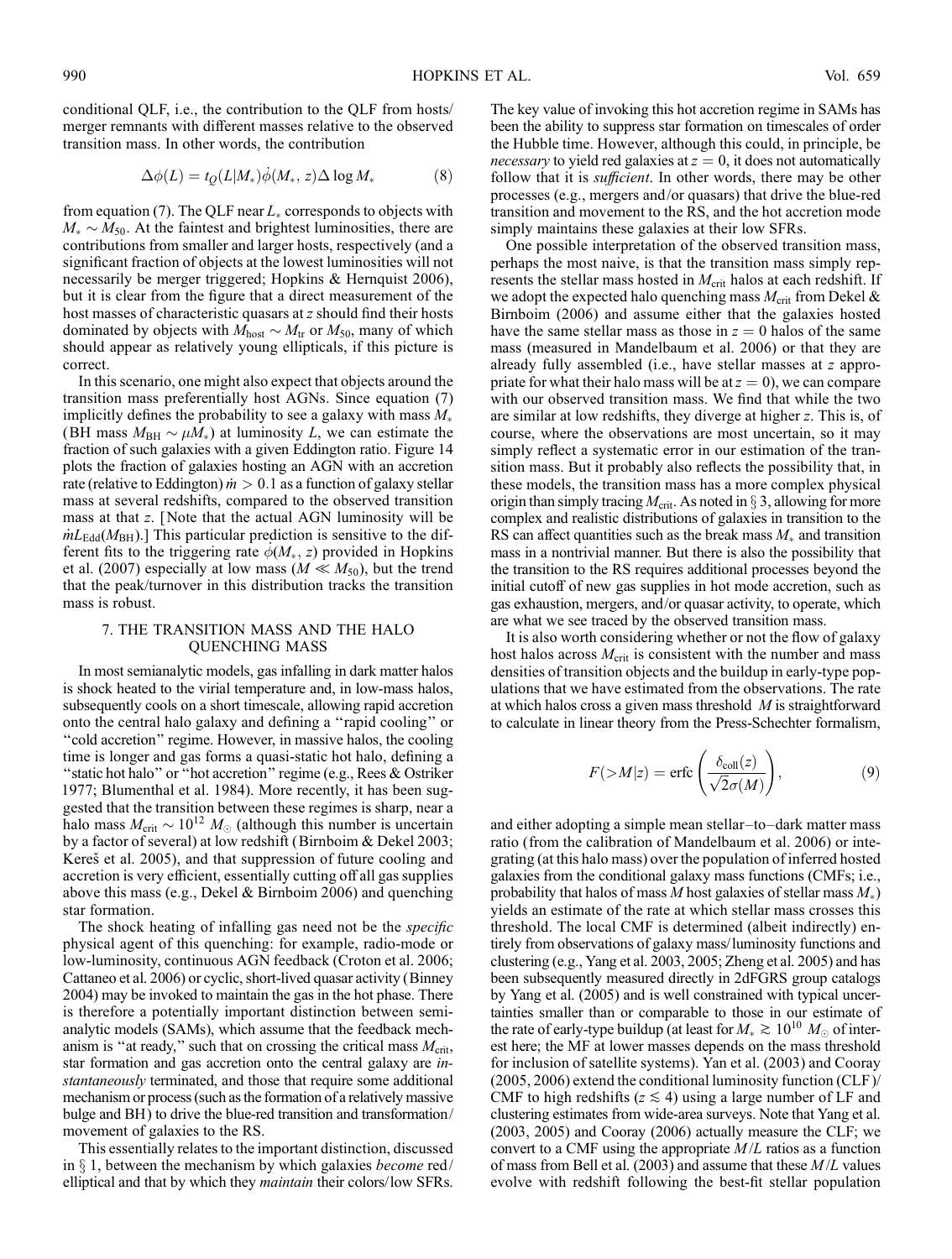

Fig. 15.—Left: Observed transition mass (black points show  $M_{50}$  as in Fig. 2, from all samples; black dotted line shows best-fit trend) as a function of redshift, compared with the characteristic host masses (shaded points) of quasars, recently formed elliptical  $(E+A/K+A)$  galaxies, and ongoing bright mergers (ULIRGs/SMGs), estimated from their clustering properties. Right: Corresponding bias as a function of redshift. Black points as in left panel show  $b(z)$  calculated from  $M_{50}(z)$  and the observed  $z = 0$  bias (Li et al. 2006) for that stellar mass (i.e., assuming passive evolution); open black squares show  $b(z)$  determined directly from observations for red galaxies with the appropriate  $M_{50}(z)$  [ $M_{50}(z)$  from best-fit trend; points of increasing redshift from Li et al. 2006; Shepherd et al. 2001; Pollo et al. 2006; Meneux et al. 2006; Brown et al. 2005, respectively]. Shaded points show  $b(z)$  observed for the quasar, E+A, and merger populations, as labeled. Note that  $b(z)$  is defined from the clustering length  $r_0$  and thus the relative bias and  $M_*$  shown are only weakly cosmology dependent. This provides a completely independent check of the previous comparison between these populations, but one that suggests a similar coevolution. [See the electronic edition of the Journal for a color version of this figure.]

models as a function of mass from Gallazzi et al. (2006) and Renzini (2006). Checking directly (following the methodology of Yang et al. 2003) shows that this agrees with the Bell et al. (2003) MFs (see also their Fig. 19) and the Li et al. (2006) measured clustering as a function of stellar mass; furthermore, these CMFs agree well with those directly determined in Zheng et al. (2005). Ultimately, there are a number of systematic (factor of  $\sim$ 2-3) uncertainties in this comparison, and our (admittedly crude) empirical calculation ignores the fact that, in quenching models, crossing the quenching threshold itself may change the stellar-to-dark matter mass ratios and stellar  $M / L$  values. However, within these rather large uncertainties, our purely empirically estimated rate at which galactic host halos cross  $M_{\text{crit}}$  is consistent with the possibility that this is a necessary prerequisite for transition to the RS.

#### 8. CLUSTERING: AN INDEPENDENT TEST

We compare the populations we have considered in an independent manner by examining their clustering properties. If a population (i.e., a given set of parent halos) clusters with a given bias  $b(z)$  at some redshift z, then the subsequent evolution in their bias is trivially calculated in linear theory

$$
b(z=0) = 1 + D(z)[b(z) - 1],
$$
 (10)

where  $D(z)$  is the growth factor (Croom et al. 2001), regardless of the processes (accretion, mergers, etc.) that affect the halos (and galaxies) themselves. The bias of galaxies (specifically red/ elliptical galaxies) as a function of stellar mass is well determined at  $z = 0$  (we adopt the recent determination from the SDSS in Li et al. [2006], with typical  $\leq 10\%$  uncertainty), so given the bias of a population at z and evolving it to  $z = 0$  with equation (10) yields the characteristic  $z = 0$  stellar mass of this population (i.e., the average stellar mass of which the population is the parent).

Figure 15 shows this  $M_*$ , calculated from various clustering measurements  $b(z)$  of quasars, mergers (ULIRGs and submillimeter galaxies [SMGs]), and E+A galaxies as a function of redshift, and compares to the transition mass  $M_{50}$  at each redshift. We invert this as well; knowing  $M_{50}(z)$ , evolve  $b(M_{50}, z = 0)$  with equation (10) to estimate  $b(z)$ . Note that all  $b(z)$  shown from measurements are converted from the directly observed clustering length  $r_0$ , which for a power-law correlation function yields

$$
r_0 = r_0(z=0)[bD(z)]^{\gamma/2}, \qquad (11)
$$

with  $r_0(z=0) \sim 5 h^{-1}$  Mpc and  $\gamma \sim 1.8$  (see, e.g., Norberg et al. 2002). The absolute value of the bias as plotted is then weakly dependent on cosmology (and this conversion, of course, is inexact), but the important point for our purposes is that the *relative* bias of all points plotted [and  $b(M_*, z = 0)$  with which we compare] is insensitive to the cosmology.

These comparisons do assume that the stellar mass of individual systems does not change much from z to  $z = 0$ , i.e., that, once formed, ellipticals are passively evolving. However, we can easily eliminate this assumption, by considering the clustering directly observed for red galaxies of mass  $M_{50}(z)$  at that redshift, and Figure 15 shows this as well. In either case, the agreement with the clustering of quasars and (albeit much less well constrained) merger/E+A populations is good. This also agrees with determinations of, e.g., the typical overdensities and smallscale clustering of quasars and ULIRGs (Farrah et al. 2004; Hennawi et al. 2006; Serber et al. 2006).

This method by which we compare clustering is only weakly dependent on cosmology, through the growth factor  $D(z)$  (independent of, e.g.,  $\sigma_8$ ). There are some caveats, however. Technically, we are estimating the mass that has exactly the observed bias; this is some weighted mean mass. However, theoretical expectations from physically motivated quasar light-curve models (Lidz et al. 2006) and direct observations of clustering as a function of luminosity (Adelberger & Steidel 2005b; Croom et al. 2005; Myers et al. 2006) suggest that quasar clustering depends only weakly on luminosity, reflecting a reasonably well defined characteristic host mass. These comparisons will also, of course,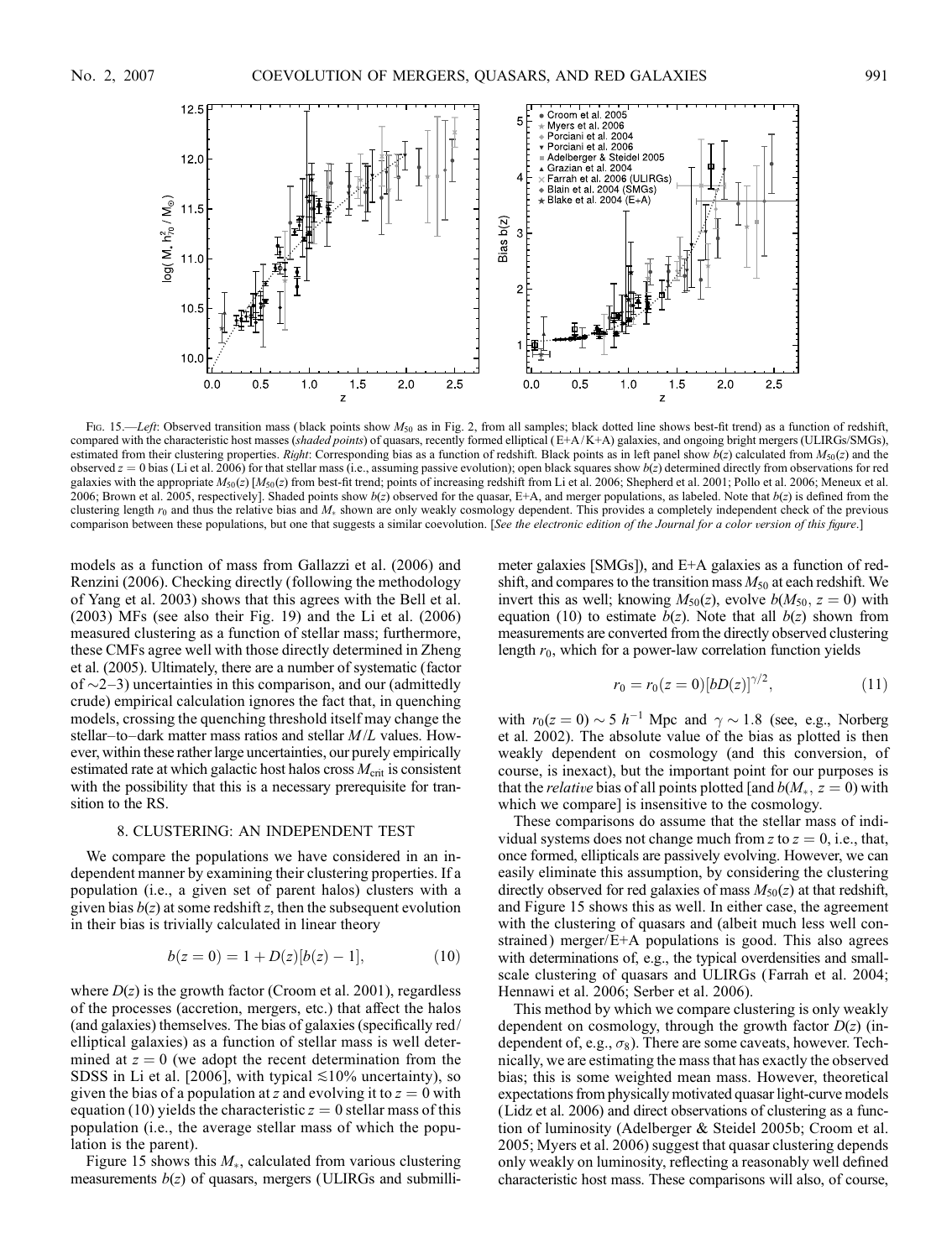be affected if the clustering of mergers is different on large scales from that of nonmerging halos of the same mass (a so-called merger bias). However, a number of investigations have found no such dependence (e.g., Lemson & Kauffmann 1999; Kauffmann & Haehnelt 2002; Percival et al. 2003), and even where more recent investigations have seen such an effect (Gao et al. 2005) it has been restricted to small-mass halos (below the collapse mass, i.e., where  $b = 1$ ) at  $z = 0$ , and therefore the assumption of no merger bias has generally been adopted in quasar clustering studies (Martini & Weinberg 2001; Haiman & Hui 2001; Adelberger & Steidel 2005b; Croom et al. 2005; Myers et al. 2006; Lidz et al. 2006).

We can repeat this comparison using the formalism of Mo  $\&$ White (1996) from linear collapse theory, which yields a characteristic halo mass from a given observed  $b(z)$ . We use the observed stellar mass-halo mass relations calibrated for elliptical galaxies from weak-lensing measurements in Mandelbaum et al. (2006) to convert these halo masses to a stellar mass  $M_{tr}$ . We convert between halo mass and bias with the method of Mo & White (1996) modified following Sheth et al. (2001) in our adopted cosmology (in detail assuming  $\sigma_8 = 0.8$ ,  $n_s = 0.98$ ) with the power spectrum computed following Eisenstein  $&$  Hu (1999). The results are similar but are much more sensitive to the adopted cosmology and systematics in the stellar mass-halo mass relation in this approach.

In considering the clustering of  $M_{50}$  objects, we have considered the directly measured bias of objects with mass  $M_{50}(z)$ at redshiftz, as well as the passively evolved clustering from the  $z = 0$  bias as a function of mass. We can gain further insight into the evolution of these populations by comparing the two. Knowing the observed bias of  $M_{50}(z)$  objects at z, we can evolve this to  $z = 0$  given equation (10) and then use  $b(M_*, z = 0)$  to obtain the typical stellar mass hosted by these systems at  $z = 0$ . Comparing that to their stellar mass at z, namely,  $M_{50}(z)$ , shows by how much the typical stellar mass of the population has grown. We could also estimate this in a more indirect fashion, using linear theory to estimate a host halo mass  $M_{halo}(z)$  given  $b(z)$ , and then, knowing the  $z = 0$  mass of a halo with mass  $M_{halo}(z)$ at z, use the local galaxy stellar-halo mass calibrations from Mandelbaum et al. (2006) to obtain  $M_*(z = 0)$ . Again, this approach is considerably more sensitive to the assumed cosmology, but in our adopted case it yields similar results.

In Figure 16 we use this to compare  $M_{50}(z)$ , the stellar mass of transition mass objects at z, with  $M_*(z = 0)$ , i.e., the mean  $z = 0$ stellar mass that is typically hosted by the evolved parent halos. Unless transition mass objects comprise some unusual outlier in their halo properties, this should represent the typical stellar mass these objects will grow to by  $z = 0$ . We compare with the expectation, following, e.g., Bell et al. (2006b), that these stellar masses grow at a rate corresponding to one major (mass ratio 1:1) merger since  $z = 1$ . We also consider the case if the stellar mass in these objects grows in fixed proportion with their host dark matter halos.

The systematic uncertainties [and measurement errors in  $b(z)$ ] are sufficiently large that we should regard these comparisons with caution and not consider this as evidence for a particular amount of dry merging. However, the estimated  $M_*(z = 0)$  demonstrates that the  $M_{50}(z)$  measurements are completely consistent with subsequent growth by dry mergers at observationally inferred rates. Growth in proportion to the host halo mass, by contrast, is extremely difficult to reconcile with observed properties of the galaxies. This is not surprising, as the existence of any significant  $\sim 10^{12} M_{\odot}$  galaxy population at  $z = 1$  without a corresponding  $\sim$ 10<sup>13</sup>–10<sup>14</sup> M<sub>o</sub> galaxy population at  $z = 0$  implies that, at least



Fig. 16.—Best-fit transition stellar mass  $M_{50}(z)$  (see Fig. 2; dotted lines with shaded range show  $\sim$  1  $\sigma$  range) at a given redshift, compared to the inferred stellar mass of the same objects at redshift  $z = 0$  (upper shaded range). The observed bias of a fixed set of objects (halos) with stellar mass  $M_{50}(z)$ ,  $b(M_{50}(z), z)$ , evolves simply to  $z = 0$  (Croom et al. 2001), where a comparison with the local  $b(M_*$ ,  $z = 0$ ) yields the typical stellar mass hosted by such halos. Dashed lines show the result of taking  $M_{50}(z)$  (dotted lines) and allowing for a constant rate ( $\sim$ 1 since  $z = 1$ , as suggested by observations; van Dokkum 2005; Bell et al. 2006b) of major (equal mass) dry mergers. The dot-dashed line assumes that subsequent (after z) galaxy assembly tracks halo assembly (i.e., efficient dry merging; no downsizing in assembly times), as implied by some semianalytic models (e.g., De Lucia & Blaizot 2007; Cattaneo et al. 2006; note that this is not a rigorous comparison with these models). Although systematic uncertainties are sufficiently large that this should not be considered evidence for a particular amount of dry merging, the comparison demonstrates that the evolution in  $M_{50}(z)$  is completely consistent with observational evidence for a significant growth by dry mergers since  $z \gtrsim 1$ . A very large number of dry mergers is, however, inconsistent, and this also violates the direct observationally determined rates of dry mergers above (galaxies grow by a factor  $\gtrsim$  2 since  $z = 1$ ). Note that dry mergers do not, by definition, build up the total mass budget on the RS and, at observed rates, have a relatively weak effect on the RS MF near the transition mass (see also Fig. 4). [See the electronic edition of the Journal for a color version of this figure.]

for some objects assembled most rapidly, subsequent galaxy assembly must lag behind halo growth (or subsequent growth in these halos must be anomalously slow). This does mean, however, that it is not possible to reconcile the observations with a model in which galaxy assembly uniformly tracks halo assembly, even allowing for the final galaxy stellar-halo mass ratio to be a function of halo mass (i.e., setting in all progenitors the effective  $M/L$ of the  $z = 0$  halo, which then simply assembles).

#### 9. SUMMARY AND DISCUSSION

We compile a large number of observations of red/elliptical galaxy MFs and use these to determine the rate of buildup of the RS as a function of mass and redshift. Comparing these with observations of other populations allows us to test a number of different models for the possible associations between these populations and the transition of galaxies from blue, star-forming disks to red, dead ellipticals.

Independent of the nature of downsizing in the buildup of RS MFs (discussed below), the rate of RS buildup is sufficiently well determined to place meaningful constraints on a number of models. Dissipationless (gas-poor, red, or dry) mergers can account for the buildup of the RS at only the largest masses  $\gtrsim 10^{11} M_{\odot}$  at low redshift ( $z \lesssim 0.3$ ). At higher redshifts ( $z \gtrsim 0.5$ ), the dry merger rate would have to be at least an order of magnitude larger than observationally estimated (van Dokkum 2005; Masjedi et al. 2006; Bell et al. 2006a, 2006b; Lotz et al. 2006b) to account for observed RS buildup, even at the highest masses. This is perhaps unsurprising, as these and other observations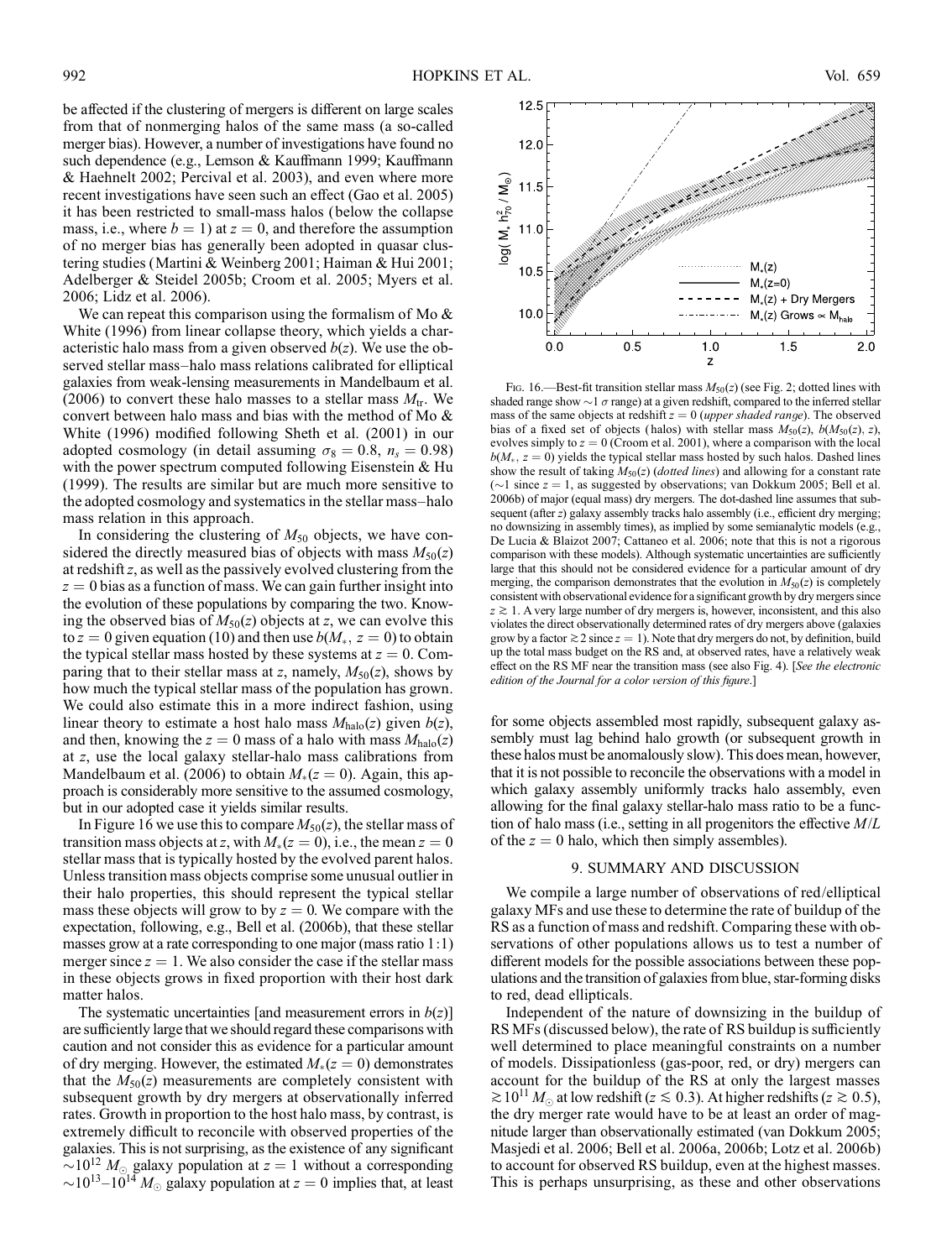

Fig. 17.—Left: Transition mass determined by various definitions ( $M_{50}$  from all samples,  $M_{\rm tr}$  from color-selected samples, and  $M_{\rm Q}$  from color-selected samples, as in Fig. 2), as a function of redshift. Dotted lines show the characteristic mass  $M_*$  of all, red, and blue galaxies (see Fig. 5). The null hypothesis that transition mass objects (as well as quasars and mergers; see right panel) are drawn randomly/uniformly from the all, red, or blue galaxy population can be ruled out at >6  $\sigma$  (>5  $\sigma$  for quasars, >3  $\sigma$  for mergers). Right: Transition mass, as in the left panel, together with the characteristic masses  $M_*$  of merger MFs (*points*; as in right panel of Fig. 7) and quasar hosts (stars; as in Fig. 12). The observations at all redshift are consistent with the hypothesis that mergers, quasars, and the transition/addition to the RS are associated with the same event. [See the electronic edition of the Journal for a color version of this figure.]

find that the gas-rich merger rate/fraction is an order of magnitude or more larger at all but the lowest redshifts. Furthermore, the total mass density on the RS is observed to increase by a factor of  $\sim$ 2.5–3 since  $\bar{z} \sim 1$  (e.g., Bundy et al. 2005; Franceschini et al. 2006; Pannella et al. 2006; Borch et al. 2006), and dry mergers cannot, by definition, move/form new galaxies and mass on the RS.

However, we find that the total observed merger population (gas-rich+gas-poor) agrees very well with that expected if all RS galaxies are formed in mergers. Both the detailed mass distribution and fraction/rates of galaxy mergers are consistent with the rate of RS buildup at all masses and redshifts observed. This merger population is dominated by gas-rich mergers at all masses at high redshifts ( $z \ge 0.5$ ; Bell et al. 2006a; Lotz et al. 2006b) and at low masses at low redshifts, morphologically identifiable as bright (i.e., star-forming or starbursting) interacting systems (e.g., Bundy et al. 2006; Wolf et al. 2005). In detail, completely neglecting dry mergers (or merger MFs sensitive to them), this agreement is unchanged except for the highest masses at low z discussed above. There is substantial systematic uncertainty in converting a merger fraction to a merger rate; our comparisons assume a characteristic observable merger timescale of  $\sim$ 0.5 Gyr. However, this is a theoretically reasonable timescale (see  $\S$  4), and given the scatter in the observations, our conclusions are not changed for systematic shifts within a factor of  $\leq$  2, nor for allowing the merger timescale to scale with halo dynamical times  $[\propto (1 + z)^{-3/2}]$ . Furthermore, this has no effect on our comparison of the mass distributions of these populations.

Similarly, we find that the rate at which host galaxies trigger quasars, determined as a function of the host stellar mass and redshift from the QLF, agrees well with the observed RS buildup at all masses and redshifts observed. There is some discrepancy at the lowest redshifts and highest masses, but this is again where the dry merger contribution can account for the observed buildup, and dry mergers (by definition being gas-poor or gas-free) are not expected to trigger quasar activity. We consider this comparison first in a purely empirical fashion, using observed quasar Eddington ratios and the BH-host mass relation to estimate quasar host masses as a function of redshift, and then in greater detail adopting the models of quasar light curves and lifetimes as a function of luminosity and host properties from the simulations of merger-induced quasar activity in Hopkins et al. (2006b). The latter introduces some model dependence (although it is consistent with the Eddington ratio and BH-host mass relation estimates) but allows us to consider this comparison in greater detail and to make specific predictions for the characteristic host masses of quasars as a function of their position on the QLF and for the AGN or active fraction of galaxies as a function of stellar mass. In either case, the agreement between the rates of quasar formation/ triggering as a function of host stellar mass and the buildup of RS galaxies is similar.

We independently test these possible associations by comparing clustering measurements of the relevant populations as a function of redshift and find similar results. The clustering of quasars and systems in transition to the RS agree at all redshifts as if they trace the same mass distribution. Clustering properties of merger (ULIRG and SMG) and postmerger (E+A) populations are consistent, but considerably less well constrained.

Although the above comparisons do not technically depend on it, we determine the transition mass  $(M_{tr}, M_{O})$ , i.e., the mass that separates the blue, star-forming disk and red, non-star-forming elliptical populations, as a function of redshift. It has been suggested (e.g., Bundy et al. 2006) that this represents the characteristic mass at which galaxies are forming on or being added to the RS as a function of redshift, but quantified in this manner, it is not obviously so (see, e.g., Shankar et al. 2006). We therefore also determine ( $M_{50}$ , following Cimatti et al. 2006) the minimum mass above which the RS MF is  $\geq 50\%$  assembled at a given redshift. Regardless of definition, and furthermore regardless of the criterion used to separate early- and late-type populations (whether, e.g., a color, SFR, or morphology criterion),  $M_{\text{tr}}/M_{\text{O}}/M_{50}$  shift to systematically larger masses at higher redshift (significant at  $>6 \sigma$ ), tracing a very similar trend as a function of redshift.

This trend, especially in  $M_{50}$  (which is independent of possible evolution in late-type MFs), suggests that downsizing applies not just to galaxy star formation, but also in some sense to galaxy assembly , as suggested by the studies of, e.g., Bundy et al. (2005, 2006), Zucca et al. (2006), Yamada et al. (2005), Franceschini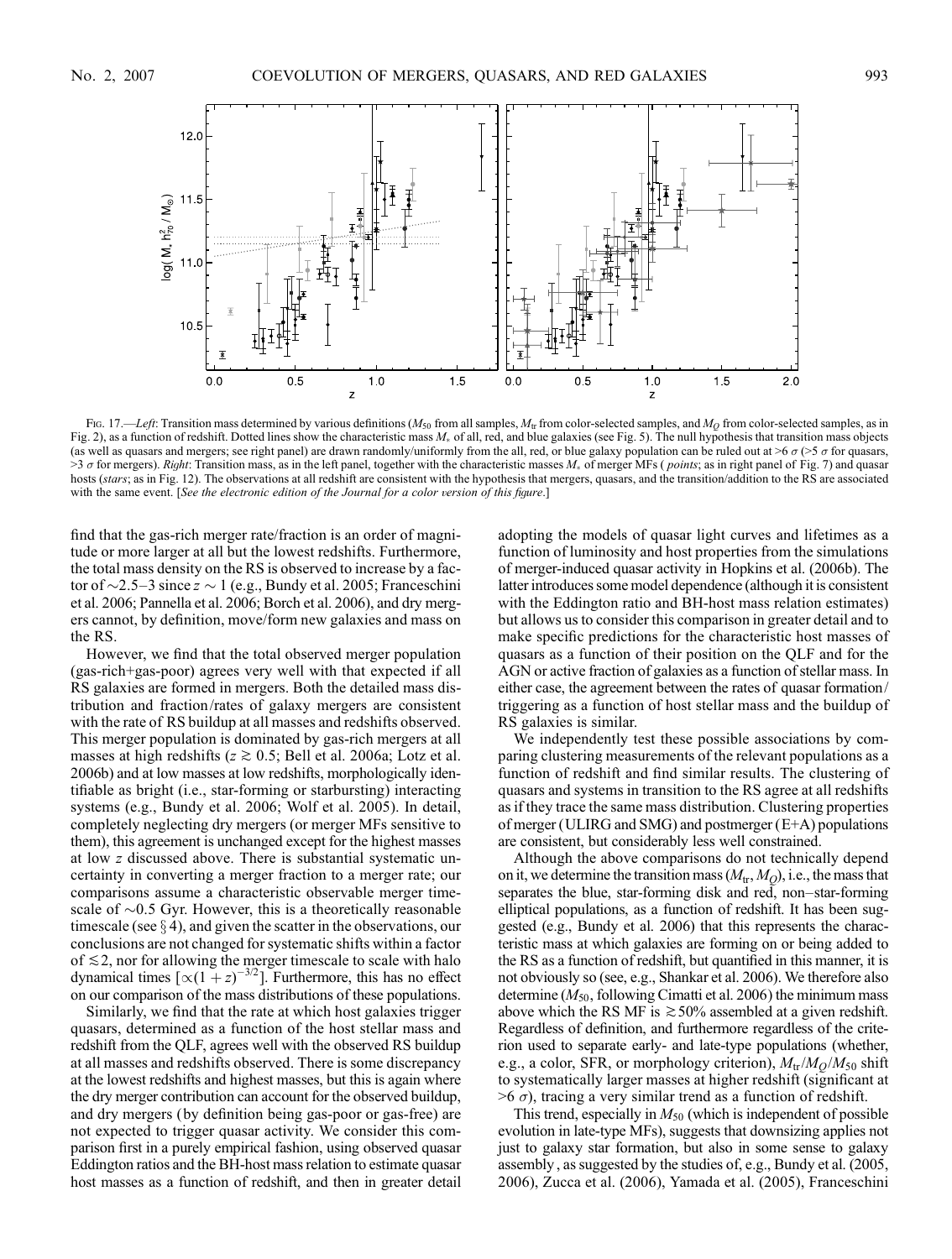et al. (2006), Cimatti et al. (2006), Fontana et al. (2006), and Brown et al. (2007). In greater detail, considering the full rate of RS buildup as a function of stellar mass and redshift, lowmass ( $\leq 10^{11} M_{\odot}$ ) galaxies appear to be building up rapidly/ continuously at low redshifts  $(\sim 7\%-15\% \text{ Gyr}^{-1})$ , but the most massive systems do not ( $\sim$  1% Gyr<sup>-1</sup> growth at  $z \sim 0$ ). The growth of the most massive systems instead appears to be rapid at significantly higher redshifts (e.g., rising to  $\sim$ 20%-50% Gyr<sup>-1</sup> by  $z \sim 1$ ). Equivalently, the characteristic mass (Schechter function  $M_*$ ) defined by this formation rate appears (albeit at only  $\sim$  2–3  $\sigma$ ) to increase with redshift in a similar fashion to the transition mass.

We compare the transition mass with the characteristic masses of mergers and quasars and again find that they trace similar masses as a function of redshift, with downsizing evident in all three populations (>3  $\sigma$  for mergers, >6  $\sigma$  for quasars), further supported by their observed clustering. We compare with the characteristic (Schechter function)  $M_*$  of the entire, red, and blue galaxy populations and rule out at high significance the possibility that transition mass objects are drawn uniformly from any of these populations. Even with the systematic uncertainties in this mass estimate, it is also clearly distinct as a function of redshift from the characteristic masses of, e.g., cluster, radio galaxy, ERO, DRG, or LBG populations (see, e.g., Fig. 2 of Farrah et al. 2006).

These observations are all consistent with and suggest a scenario in which major mergers, quasars, and the transition from blue disk to red elliptical galaxies are associated. They do not inform us regarding, for example, whether gas exhaustion or stellar or quasar feedback is the specific mechanism for the reddening that accompanies the merger-driven morphological transformation and quasar episode. However, they support the hypothesis that mergers drive the transition from blue disks to red elliptical galaxies, terminating in decaying, feedback-driven bright quasar phases. The transition mass and break in the QLF appear to reflect the characteristic mass of gas-rich objects merging at a given redshift, which may build up the new mass on the RS at progressively lower masses at lowerz as gas supplies are exhausted in more massive systems.

That quasar host masses trace the transition mass and not, e.g., the blue galaxy population  $M_*$  (see also Fig. 17) rules out the possibility that quasar activity generically traces star formation, as variants of, e.g., the Granato et al. (2004) models might predict. Likewise, it rules out the possibility that quasar masses generically trace the red galaxy  $M_*$ , as they would if quasar activity was long lived or randomly (but uniformly as a function of mass) episodic in high-mass BHs. The former case would be expected from the low-level AGN activity invoked in, e.g., Croton et al. (2006) if radio and optical or high Eddington ratio quasar activity were associated, but they are in fact generally believed to be distinct (e.g., Ho 2002; White et al. 2007; Körding et al. 2006). The latter case implies strong limits on implementations of, e.g., the Binney (2004) model, which seek to suppress cooling flows through sporadic but potentially high accretion rate AGN activity.

Although we can rule out some alternatives to the merger scenario, there remain a number of viable variants of quenching models, in which crossing the critical halo mass  $M_{\text{crit}}$  and entering a hot accretion regime plays a key role in the transition to the RS. Especially given that some feedback mechanism is typically required, even in the hot accretion regime, to prevent the formation of cooling flows, it is easy to imagine a scenario in which, on entering this regime, new infalling halo gas is shock heated, but feedback from, e.g., a central disk galaxy with a small BH is inefficient, cold gas reservoirs remain large, and cooling flows can form. Thus, the system will not redden until it

subsequently undergoes a major merger, which morphologically transforms the system, rapidly exhausts the remaining cold gas reservoir, and triggers a quasar and builds up a massive BH, injecting some level of feedback and enabling efficient future (e.g., cyclic AGN or radio-mode) feedback. The hot accretion regime may be a necessary prerequisite for feedback to efficiently prevent subsequent cooling, and as discussed in  $\S$  7, our comparisons are all consistent with this possibility. This is generally similar to the scenario assumed in, e.g., Croton et al. (2006) although they do not explicitly incorporate quasar light curves or feedback. Recognizing these distinctions (as opposed to, e.g., assuming that a system simply "shuts down" on reaching  $M_{\text{crit}}$ ) will probably have little effect on the  $z = 0$  predictions of semianalytic models, since in either case star formation will be effectively suppressed at relatively early times in the most massive systems (see also Cattaneo et al. 2006). However, at higher redshifts when massive objects are still forming, the distinctions will almost certainly be significant.

We note that none of our conclusions conflict with the hypothesis that, once formed, elliptical galaxies can continue to grow by dry mergers. However, they emphasize that the importance of such mergers is restricted to the most massive galaxies at low redshifts. Our results, even the steep evolution of  $M_{50}$  implying some downsizing in red galaxy assembly, are all consistent with (and, in fact, marginally favor) the relatively low observationally inferred dry merger rate  $(\sim)1$  major dry merger since  $z \sim 1$ ). Essentially, downsizing in galaxy assembly as we have quantified it is not, strictly speaking, "antihierarchical." Massive galaxies still continue to build up their populations to the present; it is simply a statement that the relative rates of red galaxy formation/assembly decrease or ''slow down'' at late times in the most massive systems. This could be related to pure dark matter processes, for example, the rapid evolution in large overdensities could simply exhaust the supply of galaxies with which to merge, or the cluster environments of massive systems at low redshift attain sufficient circular velocities as to rapidly reduce merger rates (see also Neistein et al. 2006). The evolution of the transition mass may, alternatively, be a statement that galaxy assembly does not strictly trace halo assembly. There are a number of baryonic processes that make this possible, as it simply requires that the effective baryon conversion efficiencies in galaxies be a function of time, or different for central versus satellite systems.

Improved measurements of early-type MFs at high redshift  $(z \sim 1)$ , larger samples of mergers from which to construct merger MFs, revised or direct determinations of high-redshift conditional MFs, and direct observations of the masses of quasar hosts will substantially improve the constraints in this paper. Ultimately, the integration of the merger and quasar host MFs may enable a purely observational comparison with the remnant, red galaxy MF. Calibration of the observable merger timescale with realistic high-resolution galaxy merger simulations, i.e., calibration of selection efficiencies for observed merger fractions, can further remove the factor  $\sim$ 2 uncertainty in comparing the rates of elliptical buildup and observed merger populations. The association favored here between mergers, quasars, and elliptical buildup also makes specific predictions for the characteristic masses of E+A galaxies and quasar hosts as a function of redshift, which should be testable in future wide-field surveys.

The scenario we have described does not, of course, imply that mergers, quasars, and remnant ellipticals will necessarily be recognizable as the same, singular objects at a given instant; in fact, simulations that follow the transition through these stages (e.g.,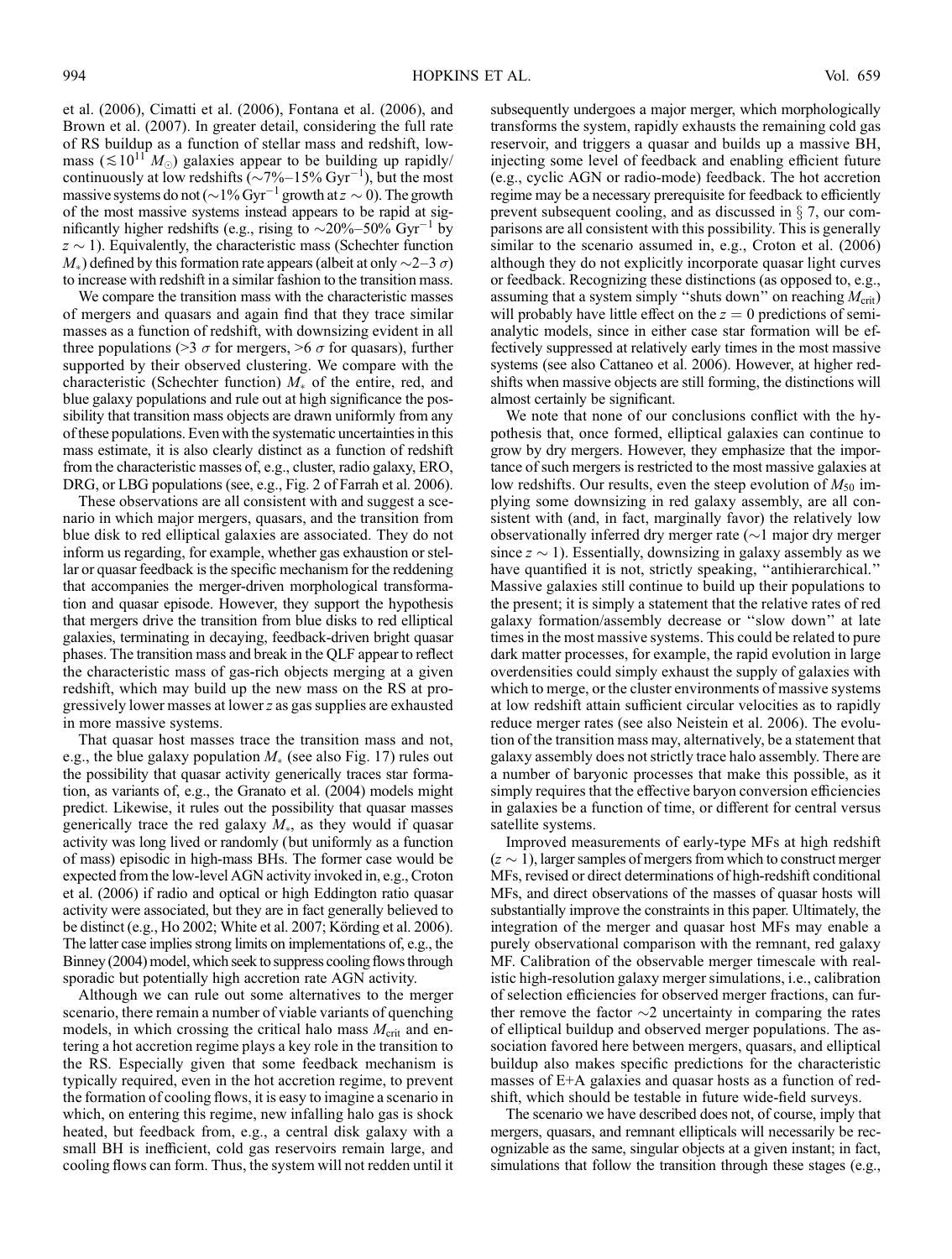Hopkins et al. 2006c) predict that they will be seen as distinct phases in merger-triggered evolution, and observations tracking, e.g., the associations between dynamical merger state and quasar activity (e.g., Straughn et al. 2006) support this distinction. What we ultimately find evidence for here in the masses, luminosities, and clustering properties of mergers, galaxies being added or in transition to the RS, and quasars is that they are drawn from the same parent population, and that this population is distinct from the quiescent all/red/blue galaxy population. Again, none of this strictly implies causality, but it does favor models that associate these populations with the same event, a natural expectation if mergers of gas-rich galaxies trigger quasars and morphologically transform disks to spheroids, moving new mass to the early-type

- Adelberger, K. L., & Steidel, C. C. 2005a, ApJ, 627, L1 ———. 2005b, ApJ, 630, 50
- Alexander, D. M., Bauer, F. E., Chapman, S. C., Smail, I., Blain, A. W., Brandt, W. N., & Ivison, R. J. 2005a, ApJ, 632, 736
- Alexander, D. M., Smail, I., Bauer, F. E., Chapman, S. C., Blain, A. W., Brandt, W. N., & Ivison, R. J. 2005b, Nature, 434, 738
- Balogh, M. L., Baldry, I. K., Nichol, R., Miller, C., Bower, R., & Glazebrook, K. 2004, ApJ, 615, L101
- Barnes, J. E., & Hernquist, L. 1991, ApJ, 370, L65
- ———. 1992, ARA&A, 30, 705
- ———. 1996, ApJ, 471, 115
- Baugh, C. M., Lacey, C. G., Frenk, C. S., Granato, G. L., Silva, L., Bressan, A., Benson, A. J., & Cole, S. 2005, MNRAS, 356, 1191
- Bell, E. F., McIntosh, D. H., Katz, N., & Weinberg, M. D. 2003, ApJS, 149, 289
- Bell, E. F., Phleps, S., Somerville, R. S., Wolf, C., Borch, A., & Meisenheimer, K. 2006a, ApJ, 652, 270
- Bell, E. F., et al. 2004, ApJ, 608, 752
- $-$ , 2006b, ApJ, 640, 241
- Benson, A. J., Bower, R. G., Frenk, C. S., Lacey, C. G., Baugh, C. M., & Cole, S. 2003, ApJ, 599, 38
- Berrier, J. C., Bullock, J. S., Barton, E. J., Guenther, H. D., Zentner, A. R., & Wechsler, R. H. 2006, ApJ, 652, 56
- Binney, J. 2004, MNRAS, 347, 1093
- Birnboim, Y., & Dekel, A. 2003, MNRAS, 345, 349
- Blake, C., et al. 2004, MNRAS, 355, 713
- Blumenthal, G. R., Faber, S. M., Primack, J. R., & Rees, M. J. 1984, Nature, 311, 517
- Borch, A., et al. 2006, A&A, 453, 869
- Borys, C., Smail, I., Chapman, S. C., Blain, A. W., Alexander, D. M., & Ivison, R. J. 2005, ApJ, 635, 853
- Bower, R. G., Benson, A. J., Malbon, R., Helly, J. C., Frenk, C. S., Baugh, C. M., Cole, S., & Lacey, C. G. 2006, MNRAS, 370, 645
- Boyle, B. J., Shanks, T., Croom, S. M., Smith, R. J., Miller, L., Loaring, N., & Heymans, C. 2000, MNRAS, 317, 1014
- Brinchmann, J., et al. 1998, ApJ, 499, 112
- Brown, M. J. I., Dey, A., Jannuzi, B. T., Brand, K., Benson, A. J., Brodwin, M., Croton, D. J., & Eisenhardt, P. R. 2007, ApJ, 654, 858
- Brown, M. J. I., Jannuzi, B. T., Dey, A., & Tiede, G. P. 2005, ApJ, 621, 41
- Bruzual, G., & Charlot, S. 2003, MNRAS, 344, 1000
- Bundy, K., Ellis, R. S., & Conselice, C. J. 2005, ApJ, 625, 621
- Bundy, K., Fukugita, M., Ellis, R. S., Kodama, T., & Conselice, C. J. 2004, ApJ, 601, L123
- Bundy, K., et al. 2006, ApJ, 651, 120
- Caldwell, N., Rose, J. A., & Concannon, K. D. 2003, AJ, 125, 2891
- Caldwell, N., Rose, J. A., Franx, M., & Leonardi, A. J. 1996, AJ, 111, 78
- Cassata, P., et al. 2005, MNRAS, 357, 903
- Cattaneo, A., Dekel, A., Devriendt, J., Guiderdoni, B., & Blaizot, J. 2006, MNRAS, 370, 1651
- Cimatti, A., Daddi, E., & Renzini, A. 2006, A&A, 453, L29
- Cole, S., et al. 2001, MNRAS, 326, 255
- Conselice, C. J., Bershady, M. A., Dickinson, M., & Papovich, C. 2003, AJ, 126, 1183
- Conselice, C. J., Blackburne, J. A., & Papovich, C. 2005, ApJ, 620, 564 Cooray, A. 2005, MNRAS, 364, 303
- ———. 2006, MNRAS, 365, 842
- Couch, W. J., & Sharples, R. M. 1987, MNRAS, 229, 423
- Cowie, L. L., Songaila, A., Hu, E. M., & Cohen, J. G. 1996, AJ, 112, 839
- Cox, T. J., Di Matteo, T., Hernquist, L., Hopkins, P. F., Robertson, B., & Springel, V. 2006a, ApJ, 643, 692

population and leaving an elliptical, gas-poor, rapidly reddening remnant galaxy.

We thank Eric Bell, Arjun Dey, David Hogg, Casey Papovich, Rachel Somerville, Stijn Wuyts, Sandy Faber, and Marijn Franx for very helpful discussions. We also thank T. J. Cox, Brant Robertson, and the anonymous referee, whose comments improved this manuscript. This work was supported in part by NSF grants ACI 96-19019, AST 00-71019, AST 02-06299, and AST 03-07690 and NASA ATP grants NAG5-12140, NAG5-13292, and NAG5-13381.

REFERENCES

- Cox, T. J., Dutta, S. N., Di Matteo, T., Hernquist, L., Hopkins, P. F., Robertson, B., & Springel, V. 2006b, ApJ, 650, 791
- Croom, S. M., Shanks, T., Boyle, B. J., Smith, R. J., Miller, L., Loaring, N. S., & Hoyle, F. 2001, MNRAS, 325, 483
- Croom, S. M., Smith, R. J., Boyle, B. J., Shanks, T., Miller, L., Outram, P. J., & Loaring, N. S. 2004, MNRAS, 349, 1397
- Croom, S. M., et al. 2005, MNRAS, 356, 415
- Croton, D. J., et al. 2006, MNRAS, 365, 11
- Dasyra, K. M., et al. 2006, ApJ, 638, 745
- Dekel, A., & Birnboim, Y. 2006, MNRAS, 368, 2
- De Lucia, G., & Blaizot, J. 2007, MNRAS, 375, 2
- De Propris, R., Liske, J., Driver, S. P., Allen, P. D., & Cross, N. J. G. 2005, AJ, 130, 1516
- Di Matteo, T., Springel, V., & Hernquist, L. 2005, Nature, 433, 604
- di Serego Alighieri, S., et al. 2005, A&A, 442, 125
- Dressler, A., & Gunn, J. E. 1983, ApJ, 270, 7
- Driver, S. P., Liske, J., Cross, N. J. G., De Propris, R., & Allen, P. D. 2005, MNRAS, 360, 81
- Drory, N., Bender, R., Feulner, G., Hopp, U., Maraston, C., Snigula, J., & Hill, G. J. 2004, ApJ, 608, 742
- Eisenstein, D. J., & Hu, W. 1999, ApJ, 511, 5
- Elvis, M., et al. 1994, ApJS, 95, 1
- Faber, S. M., et al. 2005, ApJ, submitted (astro-ph/0506044)
- Farrah, D., Geach, J., Fox, M., Serjeant, S., Oliver, S., Verma, A., Kaviani, A., & Rowan-Robinson, M. 2004, MNRAS, 349, 518
- Farrah, D., et al. 2006, ApJ, 641, L17
- Ferrarese, L., & Merritt, D. 2000, ApJ, 539, L9
- Feulner, G., Bender, R., Drory, N., Hopp, U., Snigula, J., & Hill, G. J. 2003, MNRAS, 342, 605
- Floyd, D. J. E., Kukula, M. J., Dunlop, J. S., McLure, R. J., Miller, L., Percival, W. J., Baum, S. A., & O'Dea, C. P. 2004, MNRAS, 355, 196
- Fontana, A., et al. 2004, A&A, 424, 23
- ———. 2006, A&A, 459, 745
- Franceschini, A., et al. 2006, A&A, 453, 397
- Franx, M. 1993, ApJ, 407, L5
- Gallazzi, A., Charlot, S., Brinchmann, J., & White, S. D. M. 2006, MNRAS, 370, 1106
- Gao, L., Springel, V., & White, S. D. M. 2005, MNRAS, 363, L66
- Gebhardt, K., et al. 2000, ApJ, 539, L13
- Goto, T. 2005, MNRAS, 357, 937
- Graham, A. W., Erwin, P., Caon, N., & Trujillo, I. 2001, ApJ, 563, L11
- Granato, G. L., De Zotti, G., Silva, L., Bressan, A., & Danese, L. 2004, ApJ,
- 600, 580
- Haiman, Z., & Hui, L. 2001, ApJ, 547, 27
- Hasinger, G., Miyaji, T., & Schmidt, M. 2005, A&A, 441, 417
- Hennawi, J. F., et al. 2006, AJ, 131, 1
- Ho, L. C. 2002, ApJ, 564, 120
- Hopkins, P. F., & Hernquist, L. 2006, ApJS, 166, 1
- Hopkins, P. F., Hernquist, L., Cox, T. J., Robertson, B., Di Matteo, T., Martini, P., & Springel, V. 2005a, ApJ, 630, 705
- Hopkins, P. F., Hernquist, L., Cox, T. J., Robertson, B., Di Matteo, T., & Springel, V. 2005b, ApJ, 630, 716
- ———. 2005c, ApJ, 632, 81
- ———. 2006a, ApJ, 639, 700
- ———. 2006b, ApJS, 163, 50
- Hopkins, P. F., Hernquist, L., Cox, T. J., Robertson, B., & Springel, V. 2006c, ApJS, 163, 50
- Hopkins, P. F., Hernquist, L., Martini, P., Cox, T. J., Robertson, B., Di Matteo, T., & Springel, V. 2005d, ApJ, 625, L71